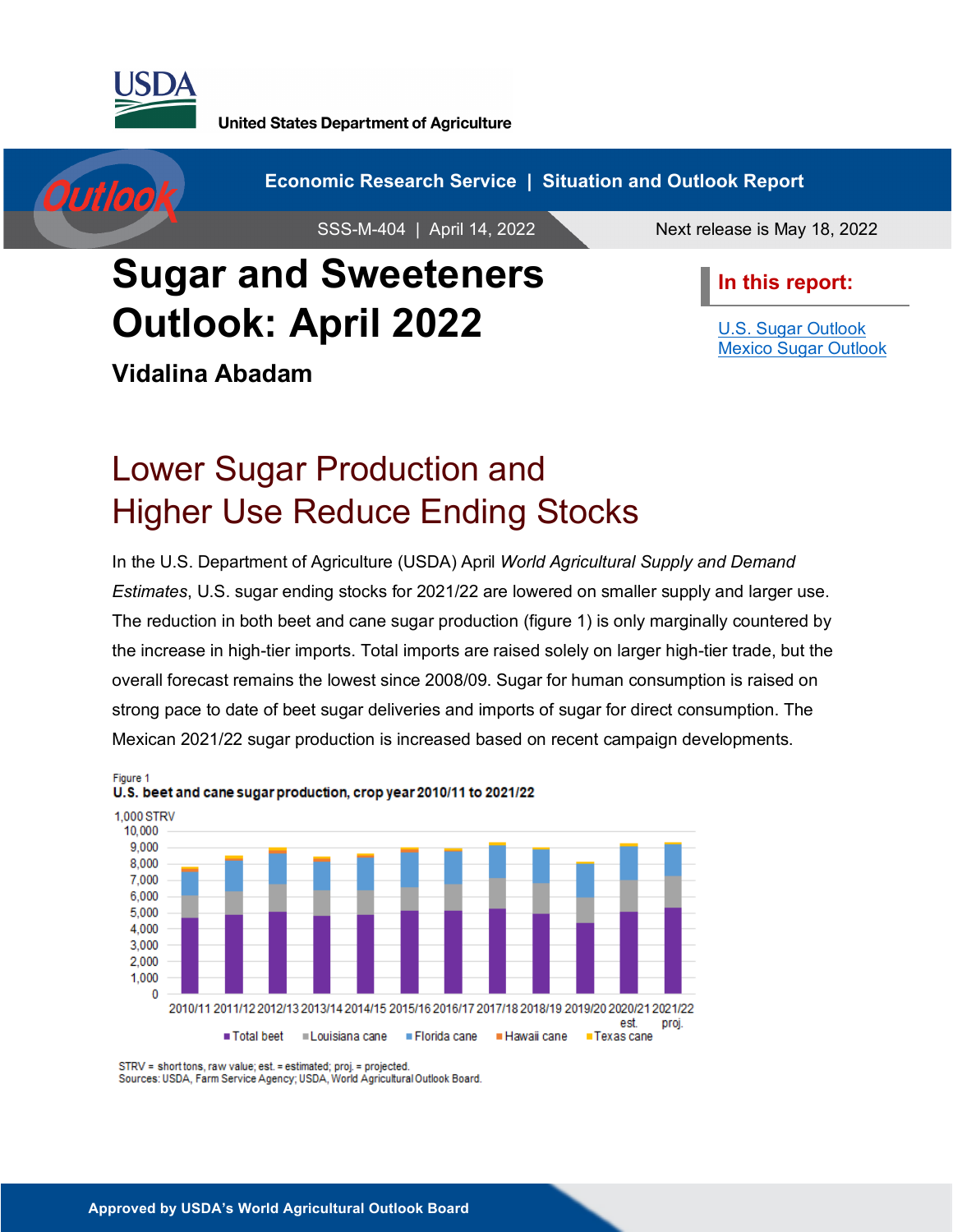# <span id="page-1-0"></span>U.S. Outlook Summary

## Production in Both Beet and Cane Sectors Reduced

The April 2022 *World Agricultural Supply and Demand Estimates* (*WASDE*) lowered U.S. sugar ending stocks for 2021/22 by 125,000 short tons, raw value (STRV) to 1.567 million on smaller supply and larger use (table 1). This reduction translates to an ending stocks-to-use ratio of 12.5 percent, which is down by 1.1 percentage points from the prior month's 13.6 percent. U.S. sugar supply is lowered as the reduction in beet and cane sugar production is only partially offset by the increase in high-tier imports.

| Items                                                                                                       | 2019/20     |                    | 2020/21           |                |                            | 2021/22     |             |
|-------------------------------------------------------------------------------------------------------------|-------------|--------------------|-------------------|----------------|----------------------------|-------------|-------------|
|                                                                                                             |             | March              | April             | Monthly        | March                      | April       | Monthly     |
|                                                                                                             |             | (estimate)         | (estimate)        | change         | (forecast)                 | (forecast)  | change      |
|                                                                                                             |             |                    |                   |                | 1,000 short tons raw value |             |             |
| Beginning stocks                                                                                            | 1,783       | 1,618              | 1,618             | 0              | 1,705                      | 1,705       | 0           |
| Total production                                                                                            | 8,149       | 9,234              | 9,234             | 0              | 9,384                      | 9,309       | $-75$       |
| Beet sugar                                                                                                  | 4,351       | 5,092              | 5,092             | 0              | 5,389                      | 5,338       | $-51$       |
| Cane sugar                                                                                                  | 3,798       | 4,142              | 4,142             | 0              | 3,996                      | 3,971       | $-24$       |
| Florida                                                                                                     | 2,106       | 2,090              | 2,090             | 0              | 1,960                      | 1,937       | $-22$       |
| Louisiana                                                                                                   | 1,566       | 1,918              | 1,918             | 0              | 1,906                      | 1,906       | $\mathbf 0$ |
| Texas                                                                                                       | 126         | 134                | 134               | 0              | 130                        | 128         | $-2$        |
| Total imports                                                                                               | 4,165       | 3,195              | 3,195             | 0              | 3,043                      | 3,058       | 15          |
| Tariff-rate quota imports                                                                                   | 2,152       | 1,749              | 1,749             | 0              | 1,568                      | 1,568       | $\mathbf 0$ |
| Other program imports                                                                                       | 432         | 292                | 292               | 0              | 250                        | 250         | 0           |
| Non-program imports                                                                                         | 1,581       | 1,154              | 1,154             | 0              | 1,225                      | 1,240       | 15          |
| Mexico                                                                                                      | 1,376       | 968                | 968               | 0              | 1,050                      | 1,050       | $\mathbf 0$ |
| High-duty                                                                                                   | 206         | 186                | 186               | 0              | 175                        | 190         | 15          |
| Total supply                                                                                                | 14,097      | 14,046             | 14,046            | 0              | 14,132                     | 14,072      | $-60$       |
| Total exports                                                                                               | 61          | 49                 | 49                | 0              | 35                         | 35          | 0           |
| Miscellaneous                                                                                               | 74          | 40                 | 40                | 0              | $\mathbf 0$                | $\mathbf 0$ | $\mathbf 0$ |
| <b>Total deliveries</b>                                                                                     | 12,344      | 12,252             | 12,252            | 0              | 12,405                     | 12,470      | 65          |
| Domestic food and beverage use                                                                              | 12,246      | 12,135             | 12,135            | 0              | 12,300                     | 12,365      | 65          |
| To sugar-containing products re-export program                                                              | 78          | 89                 | 89                | 0              | 80                         | 80          | $\mathbf 0$ |
| For polyhydric alcohol, feed, other alcohol                                                                 | 20          | 27                 | 27                | 0              | 25                         | 25          | 0           |
| Commodity Credit Corporation (CCC) sale for ethanol                                                         | $\Omega$    | $\mathbf 0$        | $\mathbf 0$       | $\mathbf 0$    | $\Omega$                   | $\Omega$    | $\mathbf 0$ |
| Total use                                                                                                   | 12,479      | 12,341             | 12,341            | 0              | 12,440                     | 12,505      | 65          |
| Ending stocks                                                                                               | 1,618       | 1,705              | 1,705             | 0              | 1,692                      | 1,567       | $-125$      |
| Private                                                                                                     | 1,618       | 1,705              | 1,705             | 0              | 1,692                      | 1,567       | $-125$      |
| Commodity Credit Corporation (CCC)                                                                          | $\mathbf 0$ | $\mathbf 0$        | $\mathbf 0$       | 0              | 0                          | 0           | $\mathbf 0$ |
| Stocks-to-use ratio (percent)<br>Course: LICDA, Warld Agricultural Outlook Doord, Warld Agricultural Cupply | 13.0        | 13.8<br>$A$ Domain | 13.8<br>$Fdiff h$ | 0.0<br>(11/10) | 13.6                       | 12.5        | $-1.1$      |

### **Table 1: U.S. sugar: supply and use by fiscal year (October/September), April 2022**

Source: USDA, World Agriculural Outlook Board, *World Agricultural Supply and Demand Estimates (WASDE)* report.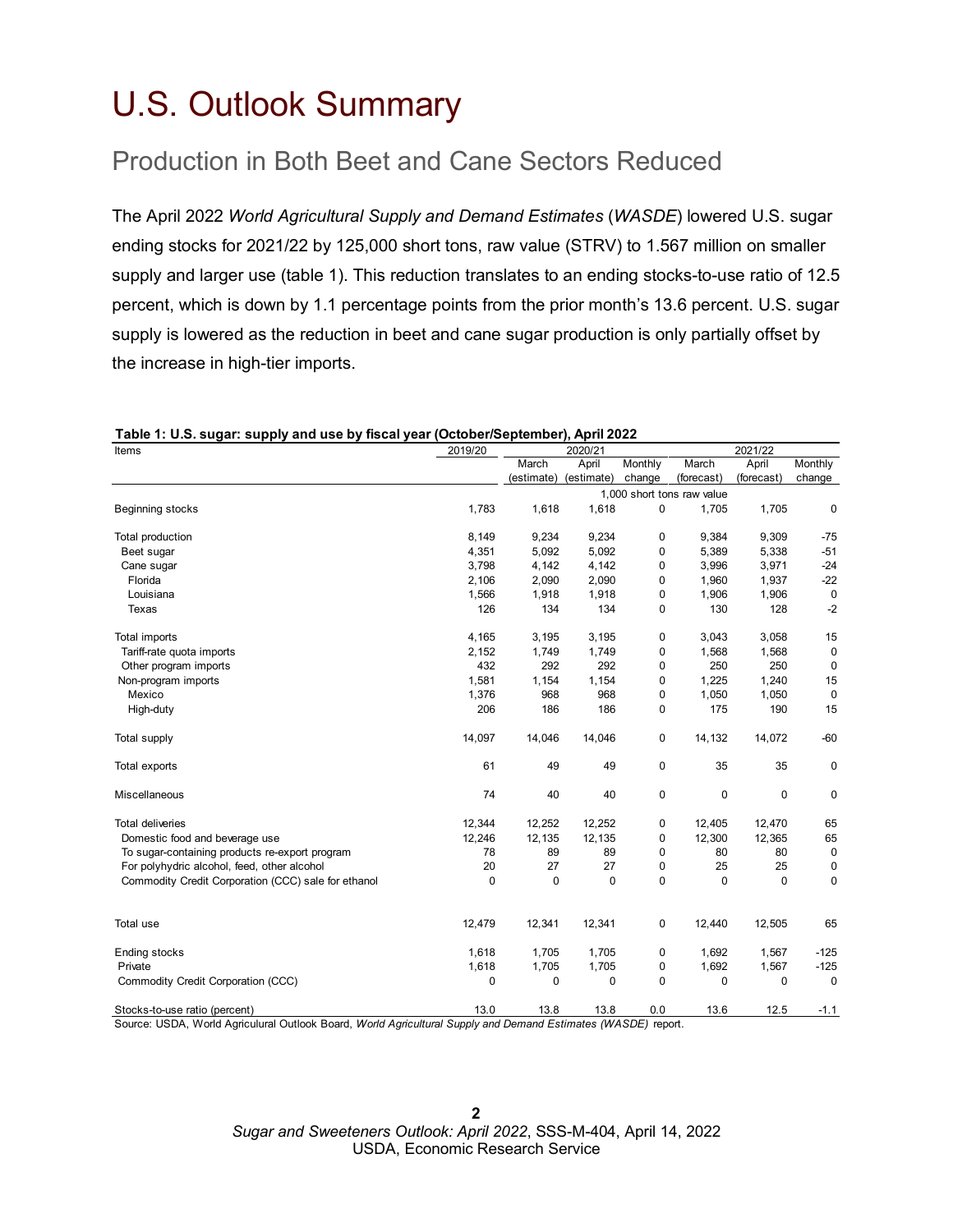Beet sugar production for 2021/22 is reduced to 5.338 million STRV—51,000 less than last month—based on information reported by the processors on the Farm Service Agency's (FSA) April *Sweetener Market Data* publication and through direct contact with all the processors. The USDA's National Agricultural Statistics Service (NASS) has no update on sugar beet production data on its April *Crop Production* report. Half of the reduction in beet sugar production is driven by the lower expected production of the lone processor in the Great Lakes region. In aggregate, the beet processors reported lower sugar content, increased beet pile shrink, and smaller amount of imported sugarbeets from Canada for processing (table 2). The unusual late-season rainfall and warm weather during harvest contributed to the record-high average yield of 37.4 tons per acre that forced processors to leave some acres unharvested. However, the weather conditions did not trigger the beets to go into "storing sugar mode," which consequently lowered the sugar content and diminished the quality of the beets going into the stockpiles. The lessthan-ideal harvest conditions particularly affected the processor in the Great Lakes region that saw sucrose recovery below historic levels. Consequently, that beet processor declared *force majeure* in early April and announced a 25-percent reduction in the delivery of contracted sugar between April 1 to September 30. The sugar will instead be delivered between October 2022 to March 2023 to fulfill the contracts.

| $\cdot$<br>. .<br>.                                               | 2017/18 | 2018/19 | 2019/20 | 2020/21 | 2021/22 | 2021/22 | Monthly  |
|-------------------------------------------------------------------|---------|---------|---------|---------|---------|---------|----------|
|                                                                   |         |         |         |         | Mar     | Apr     | change   |
| Area harvested (1,000 acres)                                      | 1,114   | 1,096   | 980     | 1,142   | 1,108   | 1,108   | 0        |
| Yield (tons per acre)                                             | 31.7    | 30.4    | 29.2    | 29.4    | 33.2    | 33.2    | 0        |
| Sugarbeet production (1,000 short tons) 1/                        | 35,325  | 33,282  | 28.650  | 33.618  | 36.751  | 36.751  | 0        |
| Sugarbeet shrink (percent)                                        | 7.31    | 5.17    | 5.34    | 6.60    | 8.38    | 8.90    | 0.5      |
| Sugarbeet sliced (1,000 short tons)                               | 32,742  | 31,561  | 27,072  | 31,399  | 33,672  | 33,481  | -191     |
| Sugar extraction rate from slice (percent)                        | 15.18   | 14.77   | 14.14   | 15.34   | 14.81   | 14.78   | $-0.03$  |
| Sugar from beets sliced (1,000 STRV) 2/                           | 4,970   | 4,660   | 3,828   | 4,818   | 4,986   | 4,947   | -39      |
| Sugar from molasses (1,000 STRV) 2/                               | 368     | 352     | 341     | 362     | 360     | 360     | $\Omega$ |
| Crop-year sugar production (1,000 STRV) 2/                        | 5,338   | 5,012   | 4,169   | 5,181   | 5,346   | 5,307   | $-39$    |
| August-September sugar production (1,000 STRV)                    | 715     | 655     | 582     | 765     | 676     | 676     | 0        |
| August-September sugar production of subsequent crop (1,000 STRV) | 655     | 582     | 765     | 676     | 678     | 678     | 0        |
| Sugar from imported beets (1,000 STRV) 3/                         |         | N/A     | N/A     | N/A     | 40      | 28      | $-12$    |
| Fiscal year sugar production (1,000 STRV)                         | 5,279   | 4,939   | 4,351   | 5,092   | 5,389   | 5,338   | $-51$    |
| Difference from April 2022 WASDE (1,000 STRV)                     | N/A     | N/A     | N/A     | N/A     | N/A     | N/A     | N/A      |

### **Table 2: Beet sugar production projection calculations, 2021/22**

RRV = Red River Valley region (includes Minnesota and North Dakota); STRV = short tons, raw value; NA = not applicable. 1/ USDA, National Agricultural Statistics Service.

2/ August–July.

3/ Sugar from imported beets split out for projections only, included in total once full crop-year slice is recorded.

Source: USDA, Economic Research Service; USDA, World Agricultural Outlook Board; USDA, Farm Service Agency.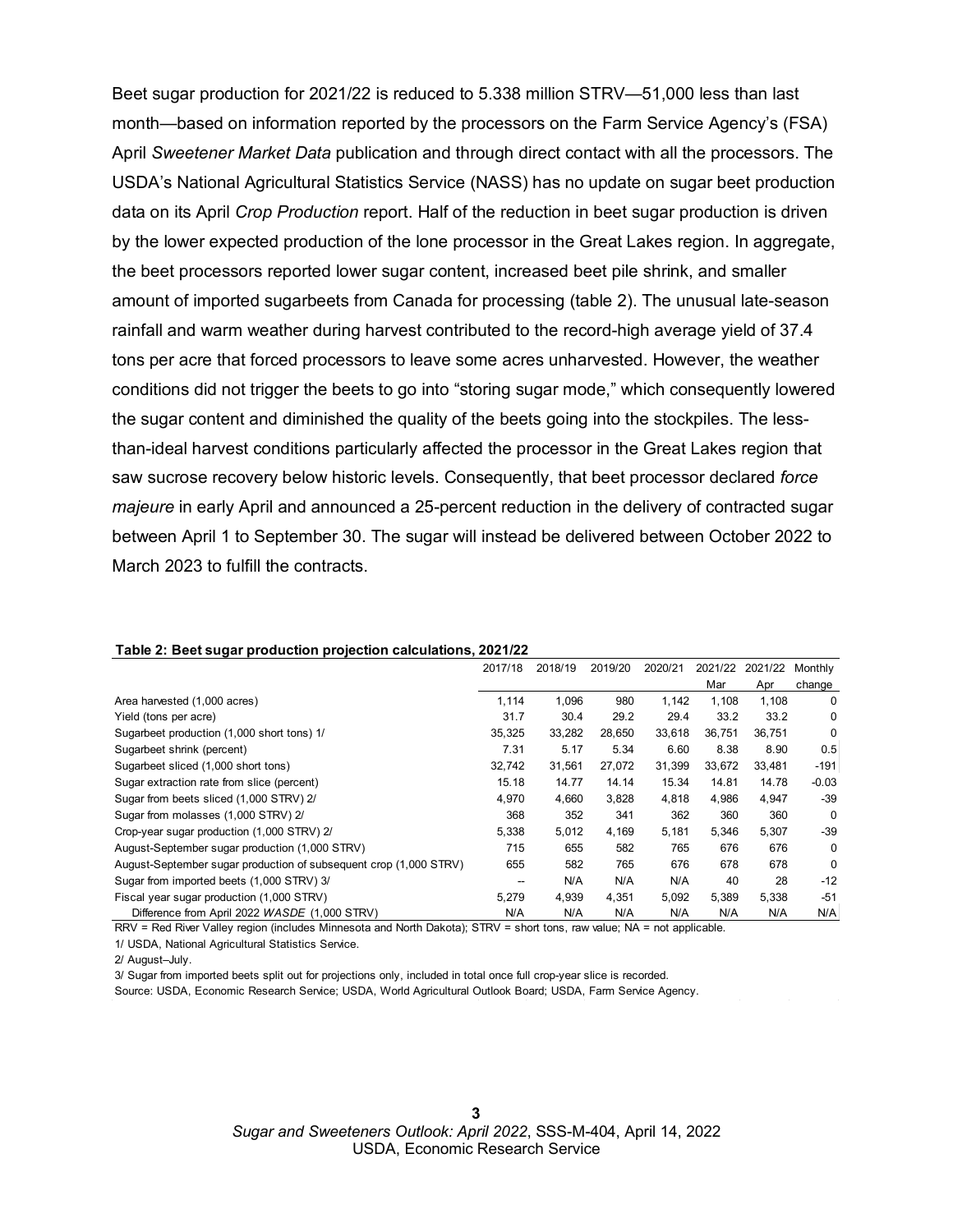#### Figure 2 Cumulative sugar extraction rate, beet sugar produced per sugarbeet sliced, by crop year, 2011/12 to 2021/22



Source: USDA, Economic Research Service; USDA, Farm Service Agency.

While the beet slicing campaigns in the Pacific Northwest and Great Plains were expected to be mostly done by the time the April *WASDE* was published, sugar production in the Red River Valley (RRV) region—which contributes about 54 percent of the total—is expected to extend longer than normal into the first week of June mainly due to record-high yields and a late start for one of the processors. Thus, the reduction in the 2021/22 beet sugar production is also slightly driven by the risk that warm conditions pose to the quality of stored sugarbeets.

Given that the processors in North Dakota and Minnesota have increasingly deployed techniques to protect and ventilate the piles such that the beets remain frozen throughout the entire spring, a strong late-season campaign in the RRV such as in 2017/18 is likely particularly if normal weather conditions maintain the quality of the piles (figure 3). All processors in the region are confident in this appraisal.

A source of uncertainty is the early beet sugar production estimate from the August-September 2022 harvest. The projection for August-September 2022 production is 665,000 STRV, based on the 5-year average. In the *SMD* report, the beet processors indicate a more optimistic projection of 756,000 STRV. This estimate can be influenced by actual 2022/23 planted and harvested acreage, as well as timing and planting progress.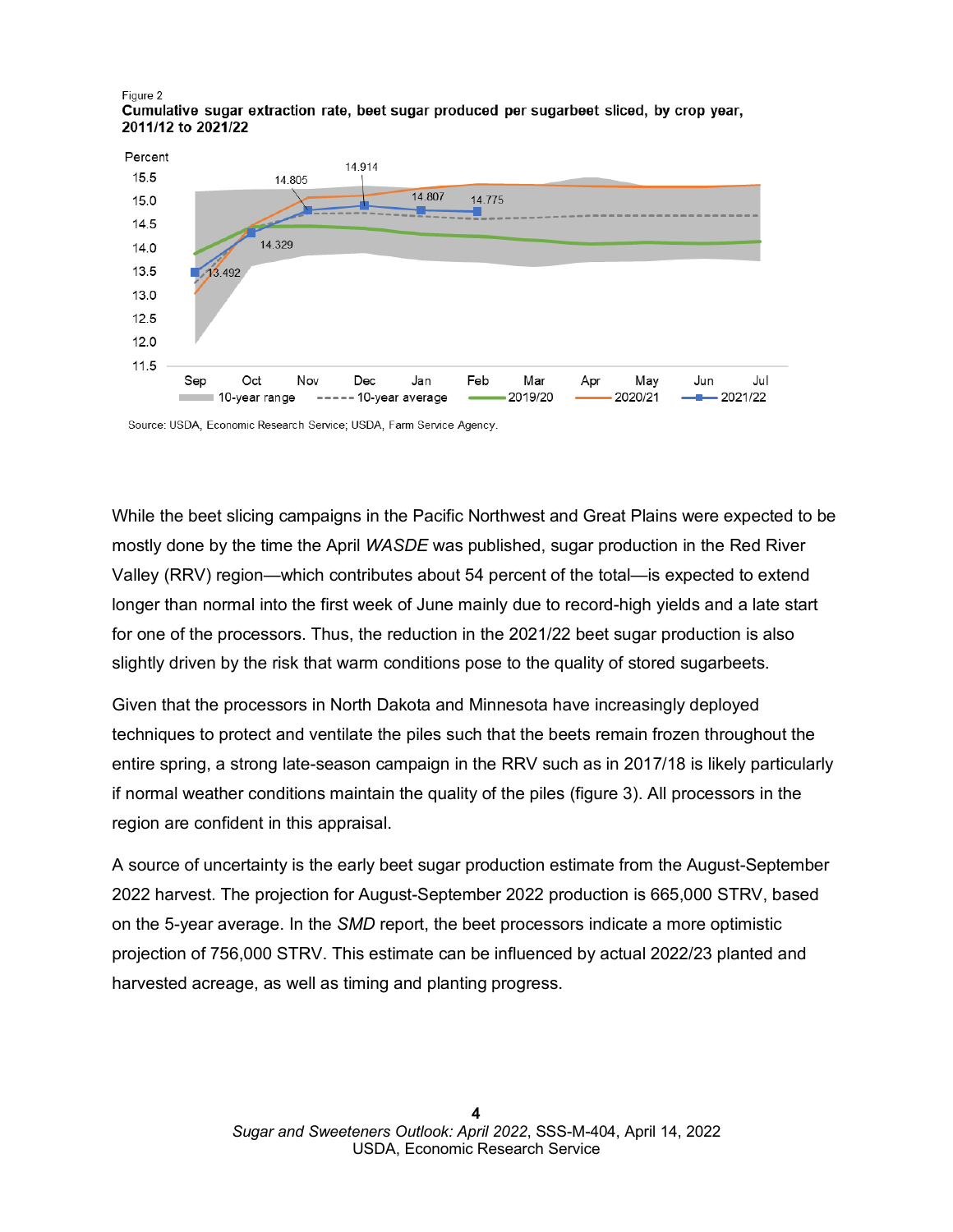

Figure 3 Scenarios for crop year 2021 beet sugar production in Red River Valley, August to July, 2016/17-2021/22

Source: USDA, Economic Research Service; USDA, Farm Service Agency.

On March 31, NASS issued its *Prospective Plantings*—a report that indicates growers' planting intentions for 2022/23 prior to the start of actual planting operations. The report projected sugarbeet acres to decrease by 1.4 percent from 1.160 million acres to 1.143 million and if realized, would be second-consecutive yearly decline. The forecast will be updated and an initial forecast for harvested acreage will be provided in the NASS June 30 *Acreage* report.

NASS has also begun its *Crop Progress* publication and as of April 11, reported that 6 percent of sugarbeet area has been planted. The pace is behind last year (17 percent) and matches the 5-year average (5 percent). Planting has begun in Idaho, Oregon, and Wyoming but is yet to start among the major producing States (Michigan, Minnesota, and North Dakota) due to wet and cold conditions. A recent weather forecast indicated a potential winter storm this week in the Red River Valley that may further delay planting. But as soon as the weather turns conducive producers likely can finish planting in 1.5 to 2 weeks, given recent machinery advancements. The crucial cutoff date is around May 12 before late planting significantly increases the probability of lower yields. Thus, implications for August-September production

Note: If monthly production between March to July would equal that of 2017/18 and the 5-year average, the 2021/22 beet sugar production is forecast at 5.338 million STRV and 5.030 million STRV, respectively.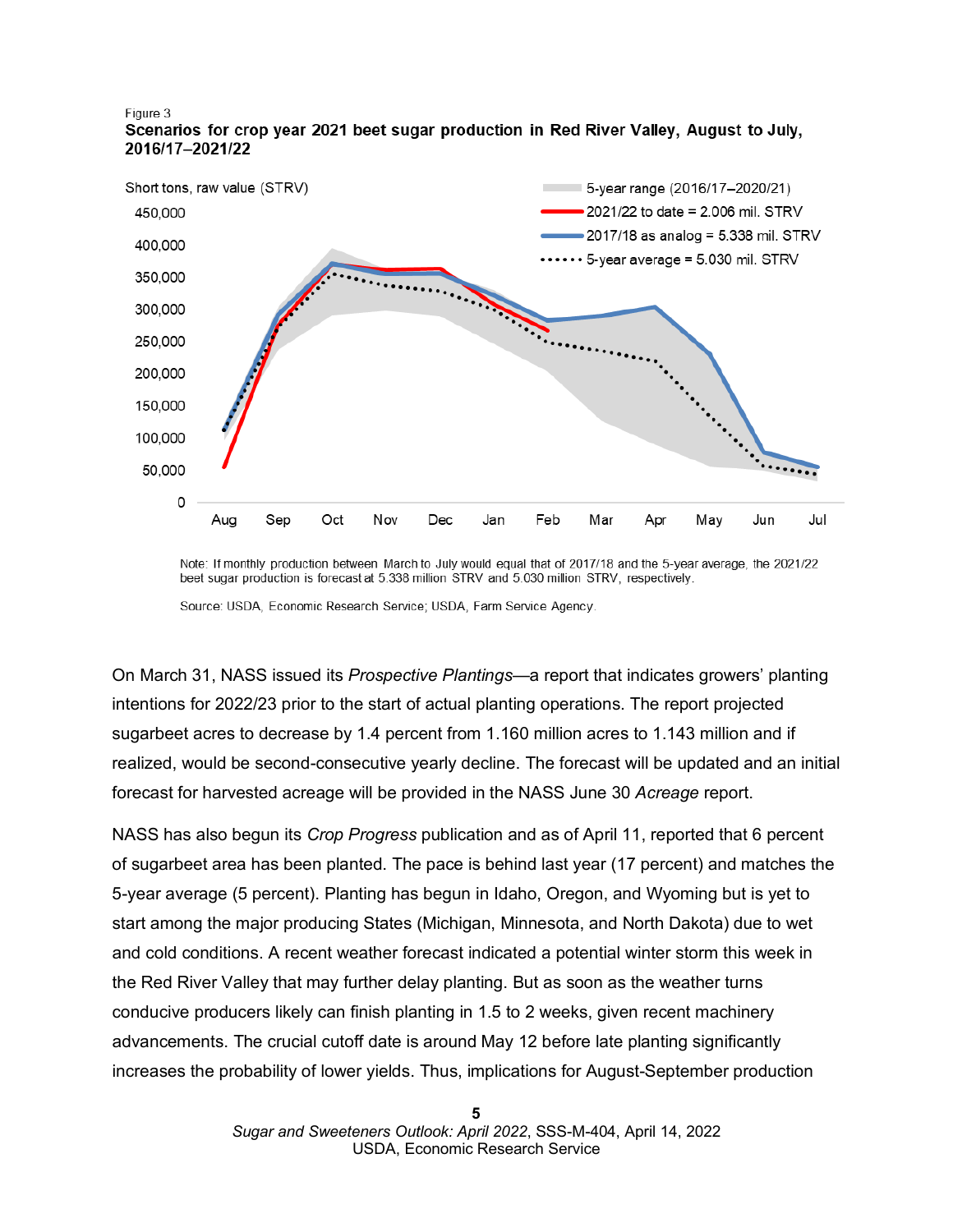and the fiscal year 2021/22 sugar output are still too early to be made at this point but will continue to be evaluated.

Cane sugar production for 2021/22 is projected at 3.971 million STRV, 24,000 lower than the previous month's report (table 3). The reduction is mostly due to less production expected from Florida and Texas based on processor reporting on the *SMD.* As with sugarbeets, there were no updates to the sugarcane production forecast in the NASS April *Crop Production* report.

Florida cane sugar production was reduced 22,000 STRV to 1.937 million on lower sucrose content. The change is based on processors' most recent assessment as they are close to grinding most of the cane that sustained the most damage from the unusual freeze at the end of January. Cane sugar production in Texas is reduced 2,000 STRV to 128,000 on slower-thanusual pace through February (figure 4). The delay was caused by an atypical number of days lost because of excessive rain in the first part of harvest. The Texan processor expects to extend harvest through April and possibly later to make up for lost time. Depending on weather and logistics, there is a downside risk on the Texas sugar production estimate.

Cane sugar production in Louisiana remains unchanged from the previous month. The projected early season production (August and September)—which will affect the fiscal year 2021/22—is currently set at the 5-year average, 44,837 STRV. As such, the estimate may be revisited in the coming weeks as more information from NASS Acreage *report* at the end of June and from the processors become available.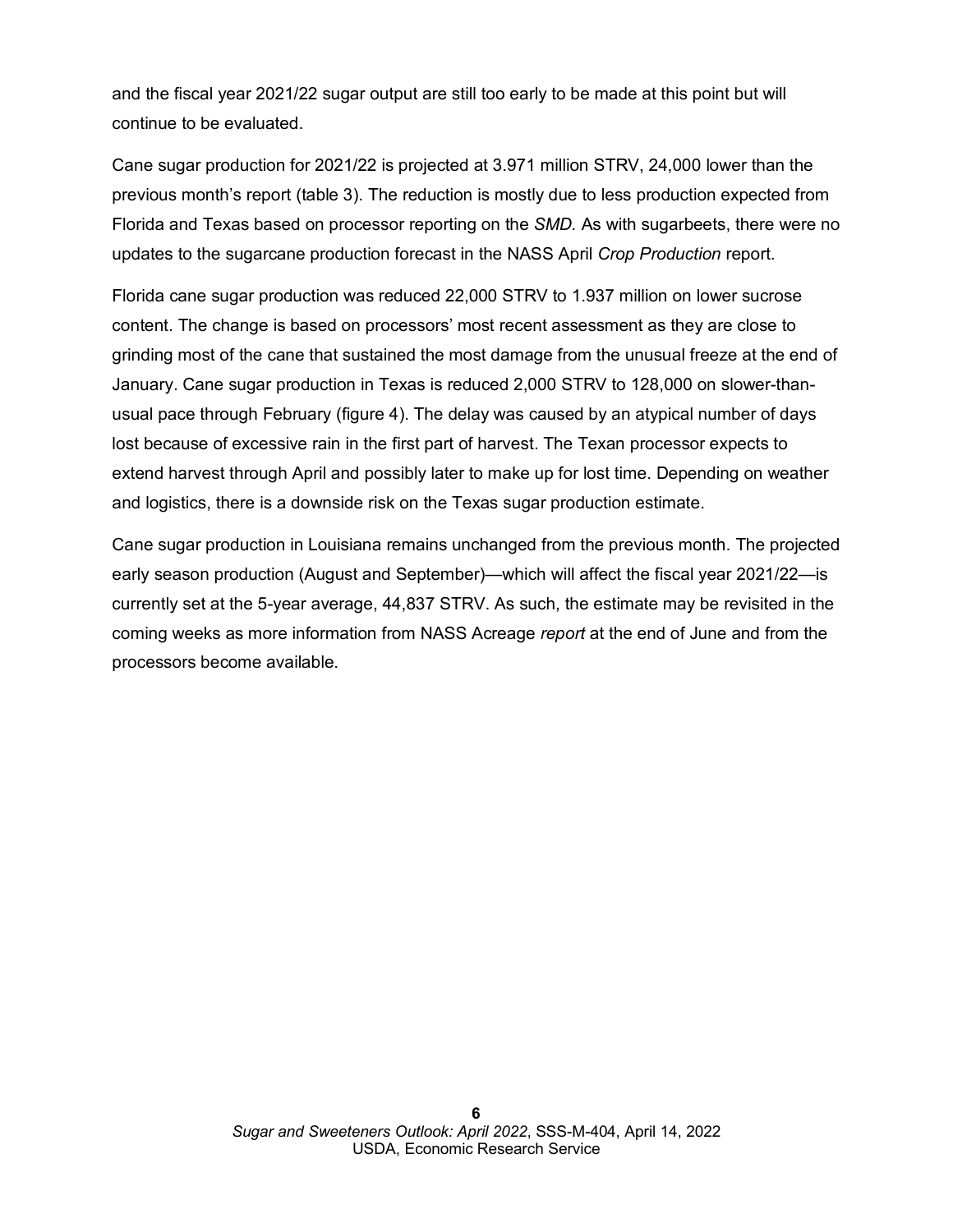| Table 3: U.S. sugarcane and cane sugar production, by State, 2015/16 to 2021/22 |  |
|---------------------------------------------------------------------------------|--|
|---------------------------------------------------------------------------------|--|

|                                                      |        |                 |        |                 |         |          |         |         | Change from |
|------------------------------------------------------|--------|-----------------|--------|-----------------|---------|----------|---------|---------|-------------|
|                                                      |        | 2015/16 2016/17 |        | 2017/18 2018/19 | 2019/20 | 2020/21  | 2021/22 | 2021/22 | March       |
|                                                      |        |                 |        |                 |         |          | March   | April   | Percent     |
| <b>Florida</b>                                       |        |                 |        |                 |         |          |         |         |             |
| Sugarcane harvested for sugar and seed (1,000 acres) | 413.0  | 417.0           | 412.7  | 412.3           | 410.7   | 423.3    | 403.5   | 403.5   | 0.0         |
| Sugarcane harvested for sugar (1,000 acres)          | 398.0  | 400.0           | 397.0  | 397.0           | 397.0   | 409.0    | 388.0   | 388.0   | 0.0         |
| Sugarcane yield (short tons per acre)                | 42.5   | 40.3            | 40.9   | 41.7            | 42.8    | 44.4     | 42.4    | 42.4    | 0.0         |
| Sugarcane production (1,000 short tons)              | 16,915 | 16,120          | 16,237 | 16,555          | 16,992  | 18,078.0 | 16,451  | 16,451  | 0.0         |
| Recovery rate (percent)                              | 12.8   | 12.7            | 12.2   | 12.1            | 12.4    | 11.6     | 11.9    | 11.8    | $-1.1$      |
| Sugar production (1,000 STRV)                        | 2,173  | 2,055           | 1,983  | 2,005           | 2,106   | 2,088.8  | 1,960   | 1,937   | $-1.1$      |
| Louisiana                                            |        |                 |        |                 |         |          |         |         |             |
| Sugarcane harvested for sugar and seed (1,000 acres) | 410.0  | 431.0           | 449.6  | 448.5           | 469.0   | 488.4    | 495.3   | 495.3   | 0.0         |
| Sugarcane harvested for sugar (1,000 acres)          | 385.0  | 400.0           | 414.0  | 425.0           | 442.0   | 461.0    | 466.0   | 466.0   | 0.0         |
| Sugarcane yield (short tons per acre)                | 29.6   | 28.8            | 32.5   | 35.3            | 27.7    | 32.9     | 29.0    | 29.0    | 0.0         |
| Sugarcane production (1,000 short tons)              | 11,396 | 11,520          | 13,455 | 15,003          | 12,243  | 15,167   | 13,514  | 13,514  | 0.0         |
| Recovery rate (percent)                              | 12.4   | 14.0            | 13.86  | 12.51           | 12.73   | 13.02    | 13.86   | 13.86   | 0.0         |
| Crop year sugar production (1,000 STRV) 1/           | 1,415  | 1,618           | 1.865  | 1,876           | 1,558   | 1,975    | 1,874   | 1,874   | 0.0         |
| Fiscal year sugar production (1,000 STRV) 1/         | 1,428  | 1,628           | 1,862  | 1,907           | 1,566   | 1,916    | 1,906   | 1,906   | 0.0         |
| <b>Texas</b>                                         |        |                 |        |                 |         |          |         |         |             |
| Sugarcane harvested for sugar and seed (1,000 acres) | 36.6   | 39.6            | 41.8   | 38.9            | 33.5    | 35.9     | 36.4    | 36.4    | 0.0         |
| Sugarcane harvested for sugar (1,000 acres)          | 35.2   | 37.7            | 40.5   | 37.6            | 31.3    | 33.5     | 34.3    | 34.3    | 0.0         |
| Sugarcane yield (short tons per acre)                | 31.4   | 37.0            | 36.8   | 36.6            | 33.6    | 34.0     | 30.8    | 30.8    | 0.0         |
| Sugarcane production (1,000 short tons)              | 1,105  | 1,395           | 1,490  | 1,376           | 1,052   | 1,139    | 1,056   | 1,056   | 0.0         |
| Recovery rate (percent)                              | 10.3   | 10.5            | 10.1   | 11.3            | 10.7    | 11.7     | 12.3    | 12.1    | $-1.5$      |
| Sugar production (1,000 STRV)                        | 116    | 140             | 169    | 147             | 126     | 133.5    | 130     | 128     | $-1.5$      |
| <b>United States</b>                                 |        |                 |        |                 |         |          |         |         |             |
| Sugarcane harvested for sugar and seed (1,000 acres) | 874.7  | 903.1           | 904.1  | 899.7           | 913.2   | 947.6    | 935.2   | 935.2   | 0.0         |
| Sugarcane harvested for sugar (1,000 acres)          | 831.1  | 853.2           | 859.6  | 859.6           | 870.3   | 903.5    | 888.3   | 888.3   | 0.0         |
| Sugarcane yield (short tons per acre)                | 36.8   | 35.6            | 36.6   | 38.3            | 34.8    | 38.1     | 34.9    | 34.9    | 0.0         |
| Sugarcane production (1,000 short tons)              | 30,555 | 30,371          | 31,182 | 32,934          | 30,287  | 34,384   | 31,022  | 31,022  | 0.0         |
| Recovery rate (percent)                              | 12.7   | 12.7            | 12.9   | 12.3            | 12.5    | 12.2     | 11.9    | 11.9    | 0.0         |
| Sugar production (1,000 STRV)                        | 3,870  | 3,867           | 4,014  | 4,060           | 3,798   | 4,139    | 3,996   | 3,971   | $-0.6$      |

STRV = short tons, raw value.

1/ Louisiana's harvest and processing of sugarcane begins typically in September, thus the crop year and fiscal year sugar production for this State tend to be slightly different. Fiscal year production is the final value used for official USDA estimates. For Florida and Texas, the crop year is the same as the fiscal year.

Source: USDA, Farm Service Agency; USDA, National Agricultural Statistics Service; USDA, World Agricultural Outlook Board.

### Figure 4 Cane sugar production in Texas, 2016/17 to 2021/22



Source: USDA, Farm Service Agency.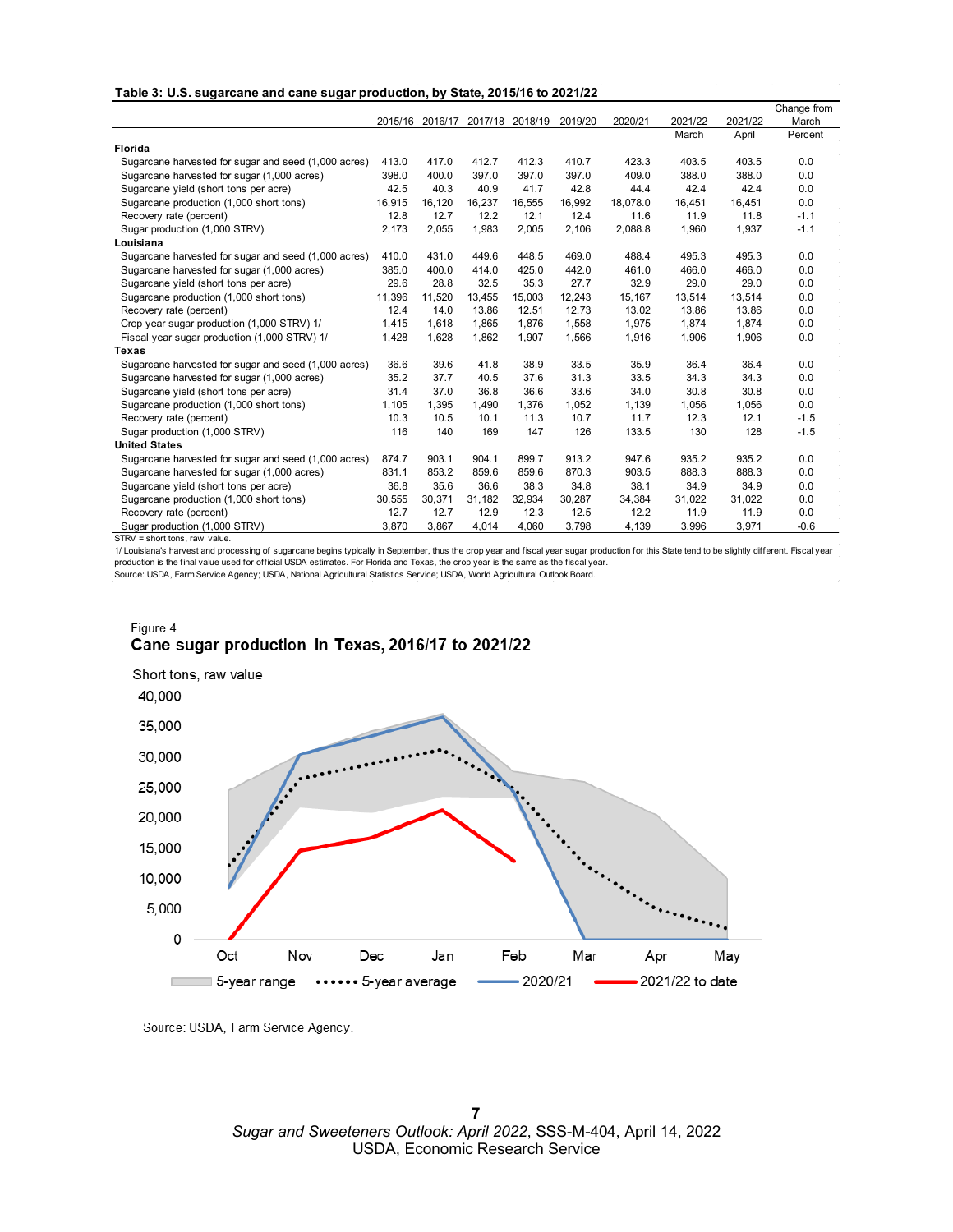# High-tier Tariff Imports Raised; Total Imports Projection Lowest Since 2008/09

Total imports for 2021/22 are raised 15,000 STRV to 3.058 million solely on increased high-tier tariff imports (table 1). The estimates for the other import categories are unchanged from last month. The total imports projection is 138,000 STRV less than 2020/21 and would still be the lowest since 2008/09 (figure 5).



STRV = short tons, raw value: FTA = free trade agreement: WTO = World Trade Organization:  $TRQ = \text{tariff rate quota}$ ;  $proj. = projected.$ Source: USDA, Foreign Agricultural Service.

High-tier tariff imports are increased 15,000 STRV to 190,000, which if materializes, would surpass last year's 186,000 STRV (table 1). The 15,000-STRV increase reflects the recorded entries of high-tier raw sugar imports by cane refiners in January and February. There are no changes to the projected high-tier tariff imports of refined sugar, which are estimated to be 7,250 STRV per month through September. This follows prior methodology of adjusting the total high-tier tariff imports by the amount of high-tier raw sugar imports that entered to date. This is because historically, high-tier imports are usually comprised of refined sugar that does not require further processing. Fiscal year 2010 was the last time a significant quantity of high-tier raw sugar was imported.

The USDA, Foreign Agricultural Service (FAS) *Sugar Monthly Import and Re-Export Data* report breaks down high-tier tariff imports through February by port and country of origin. The report

> **8**  *Sugar and Sweeteners Outlook: April 2022*, SSS-M-404, April 14, 2022 USDA, Economic Research Service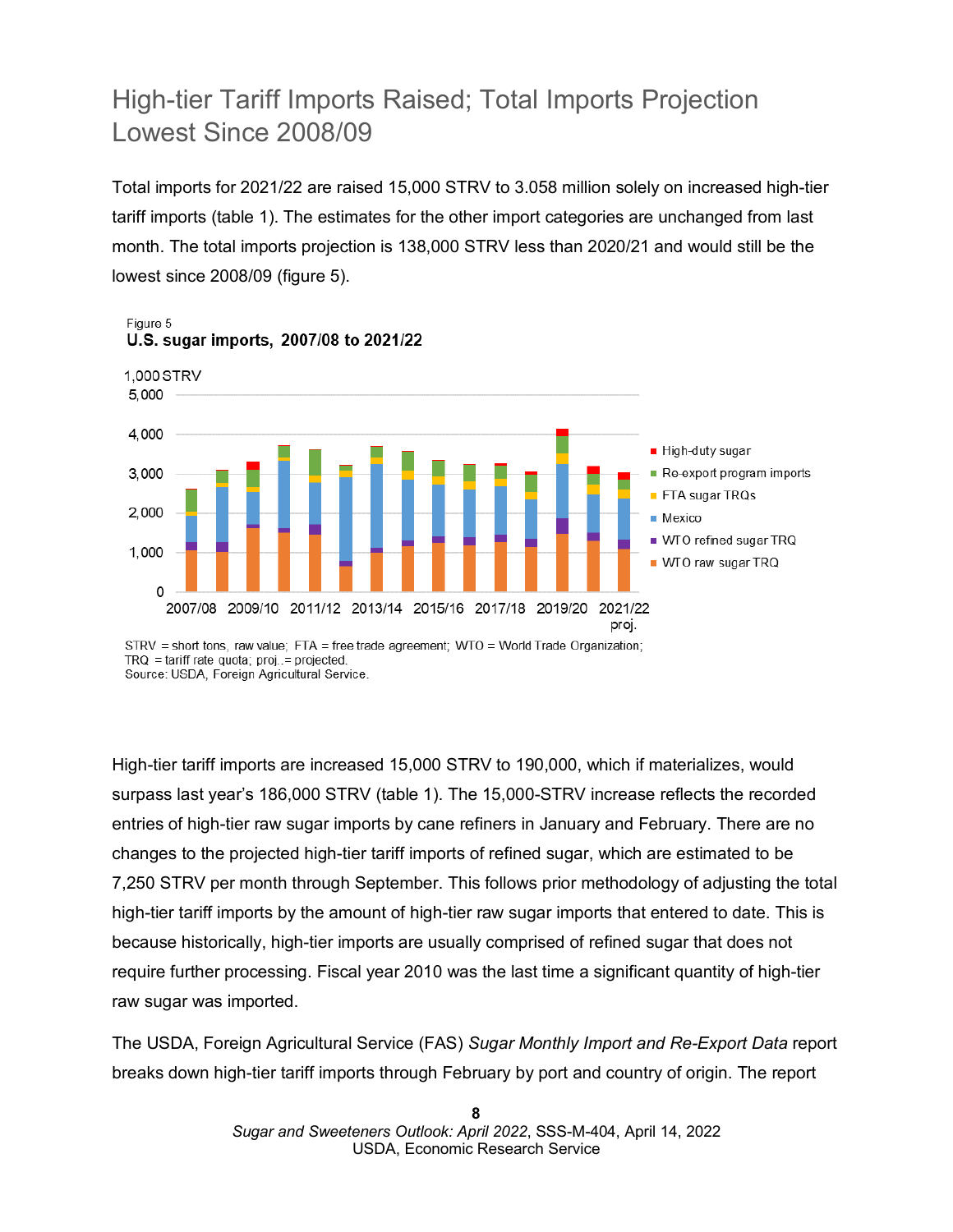indicates that half (50 percent) entered in Savannah, GA (table 4). Adding the 15,000 of hightier raw imports that reportedly entered via San Francisco, CA and Philadelphia, PA suggests that of the total high-tier sugar imports to date, more than half is raw sugar brought in by cane refiners. In terms of country of origin, the majority (68 percent) of the high-tier sugar imports to date has come from Brazil.

|                            | $Oct-21$ | <b>Nov-21</b> | $Dec-21$              | Jan-22 | Feb-22 | Total   | Share of total |
|----------------------------|----------|---------------|-----------------------|--------|--------|---------|----------------|
| Top five ports:            |          |               | Short tons, raw value |        |        |         | Percent        |
| Los Angeles, CA            | 778      | 1,068         | 1.255                 | 1,131  | 642    | 4,875   | 4              |
| Philadelphia, PA           | 1,198    | 1,143         | 2,718                 | 1,187  | 7,207  | 13,453  | 11             |
| San Francisco, CA          | 141      | 768           | 264                   | 13,303 | 181    | 14,657  | 12             |
| Savannah, GA               | 29,078   | 5,698         | 27,973                | 286    | 119    | 63,154  | 50             |
| Seattle, WA                | 2,651    | 3,452         | 2,728                 | 2,861  | 2,371  | 14,064  | 11             |
| Rest of ports              | 4,209    | 1,945         | 3,854                 | 3,029  | 3,285  | 16,322  | 13             |
| Total                      | 38,057   | 14,075        | 38,793                | 21,797 | 13,804 | 126,525 | 100            |
| Top five origins:          |          |               |                       |        |        |         |                |
| Brazil                     | 32,350   | 7,671         | 32,013                | 4,668  | 9,619  | 86,320  | 68             |
| Colombia                   | 29       | 2,004         | 3,711                 | 2,614  | 1,414  | 9,772   | 8              |
| Costa Rica                 | 1,599    | 315           | 114                   | 22     | 0      | 2,050   | 2              |
| Guatemala                  | 1,808    | 2,166         | 604                   | 227    | 1,917  | 6,723   | 5              |
| Nicaragua                  | 0        | 0             | 368                   | 12,237 | 0      | 12,605  | 10             |
| Rest of countries          | 2,270    | 1,920         | 1,983                 | 2,029  | 854    | 9,056   |                |
| Total<br>$\cdots$ $\cdots$ | 38,057   | 14,075        | 38,793                | 21,797 | 13,804 | 126,525 | 100            |

| Table 4: U.S. high duty sugar imports, October 2021 to February 2022 |  |
|----------------------------------------------------------------------|--|
|----------------------------------------------------------------------|--|

Source: USDA, Foreign Agricultural Service.

Uncertainty surrounds the high-tier sugar imports projection, including the possibility that the prior record high of 210,000 STRV during 2009/10 may be surpassed. This stems from industry news indicating that a cane refiner may be considering entering another 25,000 tons of raw sugar from Guatemala as high tier depending on market conditions and whether USDA takes action.

Second, as with last year, the fourth and fifth tranches of the specialty sugar TRQ (mostly comprised or organic sugar) that will open on April 15 and July 15, respectively, may likely be oversubscribed. As such, importers holding organic sugar in bonded warehouses after July 15 may resort entering the oversubscribed organic sugar sooner and pay the high-tier duty versus the alternative of incurring storage expenses until the next TRQ opening in October 2022.

Third, U.S. refined prices will likely remain elevated given lower availability of supplies arising from several factors (i.e., beet processor's *force majeure* declaration, reduction in expected domestically produced sugar, and limited imports in the absence of USDA action). The most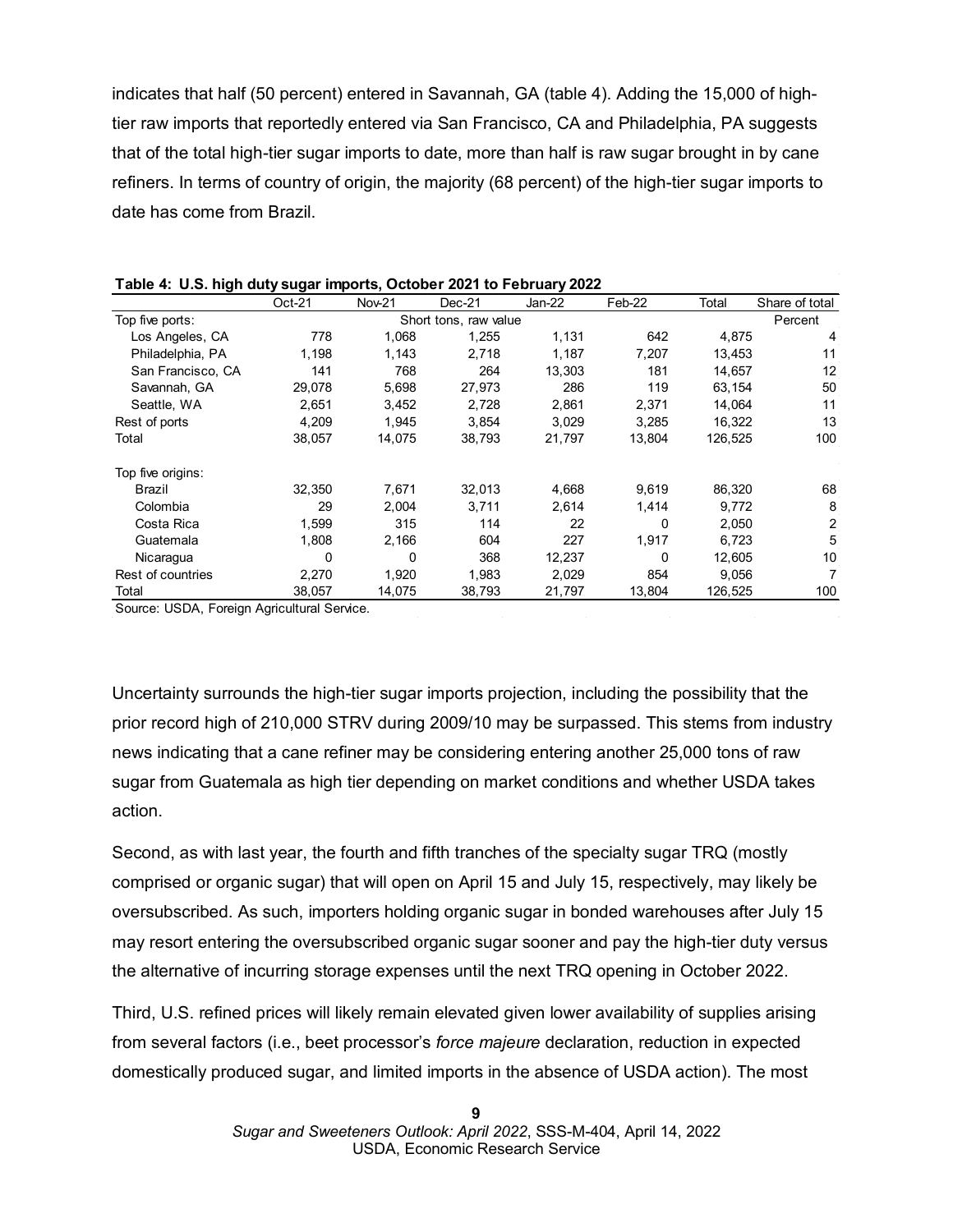recent *Sosland Sweetener Report* quoted Midwest refined beet sugar at 42-44 cents per pound compared with 36.5-cents per pound a year ago, while 52-cent per pound quote for Northeast refined cane sugar is about 9-10-cents per pound higher than last year. As such, the current margin between U.S. refined prices and the world No. 5 refined sugar—28-29-cents per pound— is greater than the 22.4-cents per pound cost of importing high-tier refined sugar, assuming a 6.1-cent per pound logistic cost on top of the 16.3-cent pound tariff (figure 6). Fourth, while the current margins between the U.S. No. 16 and the world No. 11 raw cane sugar—15-16-cents per pound—hover below the 18.6-cent level where high-tier raw sugar imports would be economical (figure 7), a prolonged Russia-Ukraine conflict, via repercussions on crude oil prices and trade logistics, may lead to attractive price differentials.



Figure 6 Monthly U.S. refined cane sugar and world refined sugar prices and margin, January 2018 to October 2022

Note: Data on U.S. Northeast refined cane sugar are only available starting January 2018.  $NE = Northeast$ 

.

1/ Nearby futures, No. 5 contract, Intercontinental Exchange Inc. and futures price settlements on 4/6/2022 through September 2022. 2/ Northeast refined cane sugar and future price as quoted in Milling and Baking News on 4/6/2022 through September 2022. Sources: Milling and Baking News; Intercontinental Exchange, Inc. (ICE).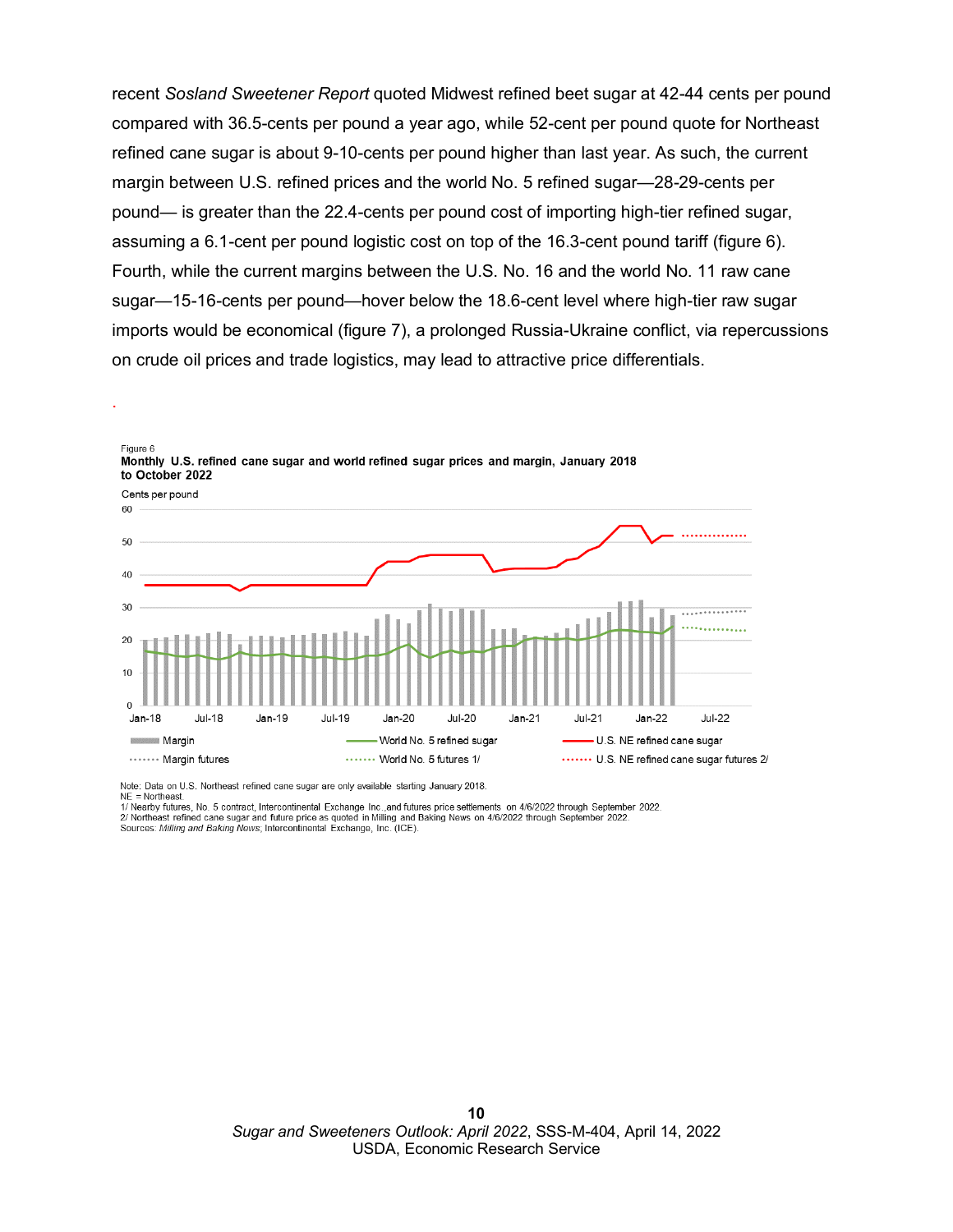

While the expected volume of total imports for 2021/22 is historically on the low side, 2021/22 accumulated imports through March 31 are 225,948 STRV higher than at the same time last year (table 5). Of the import categories, only the World Trade Organization raw sugar tariff-rate quota (TRQ) is behind last year's pace in terms of quantities entered. This is mainly due to the large TRQ shortfall expected such as from the Philippines. A reallocation of the TRQ shortfall can be an option to increase raw sugar imports. In terms of shares, the FAS data suggest that 58 percent of the total expected imports have already entered during the first half of the fiscal year, which is the strongest in the last 5 years (table 4). Leading the pace is high-tier imports, with 71 percent out of the updated 190,000 STRV for 2021/22, or 134,989 STRV, already entered through March.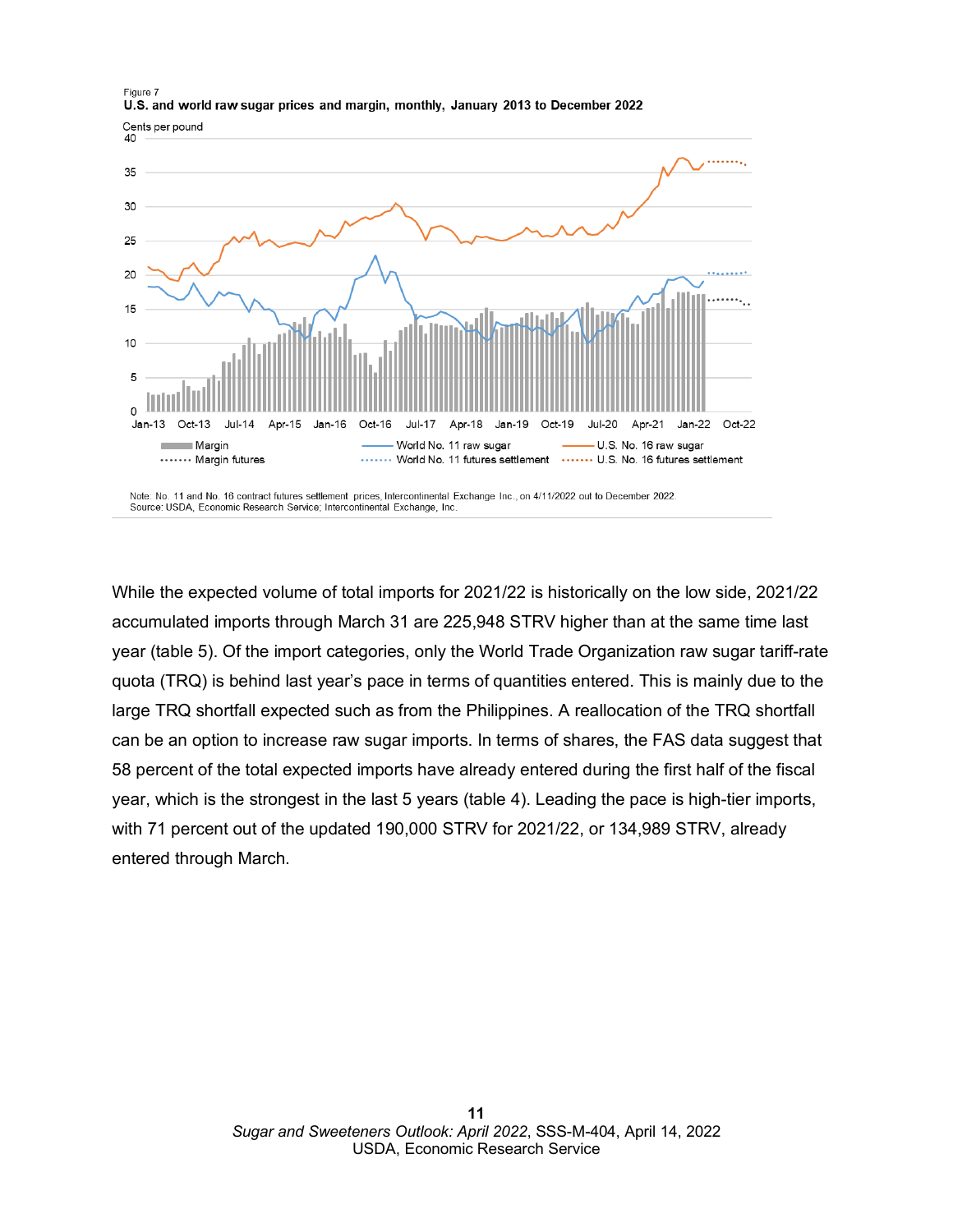|                            |           |           |           |                       |           | 2021/22   | 5-year    |
|----------------------------|-----------|-----------|-----------|-----------------------|-----------|-----------|-----------|
|                            | 2016/17   | 2017/18   | 2018/19   | 2019/20               | 2020/21   | projected | average   |
| October to March           |           |           |           | Short tons, raw value |           |           |           |
| Mexico                     | 453,928   | 432,994   | 359,437   | 430,040               | 326,224   | 520,076   | 400,525   |
| WTO raw sugar TRQ          | 629,619   | 808,669   | 704,779   | 723,405               | 866,998   | 717,910   | 746,694   |
| WTO refined sugar TRQ      | 151,523   | 124,448   | 127,557   | 206,505               | 105,718   | 146,620   | 143,150   |
| FTA sugar TRQ              | 87,915    | 64,951    | 69,831    | 105,698               | 82,818    | 111,878   | 82,243    |
| Re-export program          | 132,859   | 169,832   | 241,544   | 217,417               | 80,625    | 147,507   | 168,455   |
| High-duty sugar            | 5,013     | 7,362     | 41,054    | 56,177                | 90,649    | 134,989   | 40,051    |
| Total                      | 1,460,857 | 1,608,256 | 1,544,204 | 1,739,241             | 1,553,032 | 1,778,979 | 1,581,118 |
| Share of fiscal year total |           |           |           | Percent               |           |           |           |
| Mexico                     | 38        | 35        | 36        | 31                    | 34        | 50        | 35        |
| WTO raw sugar TRQ          | 53        | 64        | 62        | 49                    | 67        | 66        | 59        |
| WTO refined sugar TRQ      | 69        | 66        | 62        | 51                    | 49        | 61        | 59        |
| FTA sugar TRQ              | 42        | 32        | 37        | 38                    | 35        | 48        | 37        |
| Re-export program          | 32        | 52        | 55        | 50                    | 28        | 59        | 43        |
| High-duty sugar            | 41        | 12        | 45        | 31                    | 49        | 71        | 35        |
| Total                      | 45        | 49        | 50        | 42                    | 49        | 58        | 47        |

### **Table 5: U.S. sugar imports, October to March, 2016/17 to 2021/22**

WTO = World Trade Organization; TRQ = tariff rate quota; FTA = free trade agreement. Source: USDA, Foreign Agricultural Service.

## Sugar Deliveries Up

The 2021/22 domestic sugar deliveries for food and beverage use are raised 65,000 STRV from last month to 12.365 million, marking the second consecutive month of increase since February. Similar with March, the increase this month is based on the strong delivery pace for beet sugar and direct consumption imports. This increase reflects a 1.9-percent growth from the 2020/21 level of 12.135 million STRV (figure 8). With no changes to the rest of delivery categories, 2021/22 use is also up 65,000 STRV to 12.470 million.

The latest release of the USDA, FSA *Sweetener and Market Data* report shows that food and beverage deliveries through February are 5.107 million STRV (table 6). This represents a 6.3 percent increase during the same period in 2020/21 and would be a new record high for the October-February period, surpassing the 4.929 million STRV previously set in 2019/20 (figure 9). Deliveries of reporting beet processors are 165,000 larger (or 8.3 percent) than the same period last year and more than offset the cane refiners' deliveries, which are down 27,000 STRV (or 1.1 percent) from last year. Cane refiners' melt was down in February, which is typical this time of the year, but at a level below the 10-year average (figure 10). This can be a manifestation of limited availability of raw sugar imports. Non-reporter, direct consumption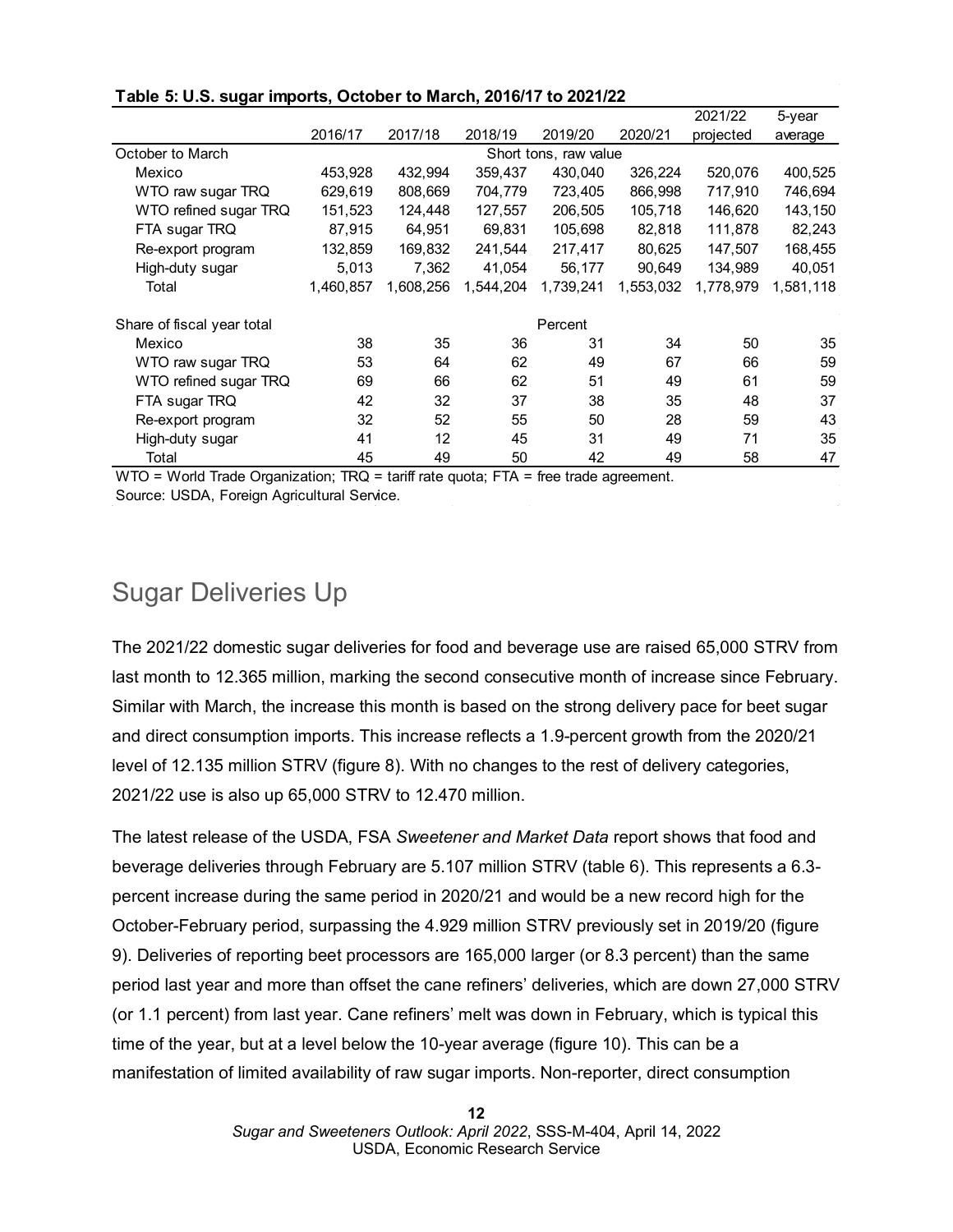imports through February are 162,000 STRV larger than the same period as last year, translating to a 60.7 percent yearly increase. The cumulation of non-reporter imports totaling 429,000 STRV is now the largest between October to February. The 12.365-million STRV forecast for 2021/22 food and beverage use deliveries is predicated on the assumption that the remaining months closely track the 5-year average (figure 11). As such, the pace in the ensuing months will be closely monitored, particularly the non-reporter deliveries which tend to be volatile.



Figure 8 U.S. sugar deliveries for food and beverage use, fiscal year, 2007/08 to 2021/22

### **Table 6: Food and beverage deliveries, October–February, 2016/17 to 2021/22**

|                                  | . .     |                             |         | . .     |         |         |         |               |  |  |
|----------------------------------|---------|-----------------------------|---------|---------|---------|---------|---------|---------------|--|--|
|                                  | 2015/16 | 2016/17                     | 2017/18 | 2018/19 | 2019/20 | 2020/21 | 2021/22 | Annual change |  |  |
|                                  |         | 1,000 short tons, raw value |         |         |         |         |         |               |  |  |
| Beet sugar processors            | 1.797   | 2.121                       | 2.195   | 2.005   | 1.993   | 1.979   | 2.144   | 8.3           |  |  |
| Cane sugar refiners              | 2.616   | 2,472                       | 2.424   | 2.578   | 2.617   | 2,558   | 2.531   | $-1.1$        |  |  |
| Total reporters                  | 4.412   | 4.593                       | 4.619   | 4.583   | 4.611   | 4.537   | 4.674   | 3.0           |  |  |
| Non-reporter, direct consumption | 269     | 287                         | 225     | 323     | 319     | 267     | 433     | 62.3          |  |  |
| Total                            | 4.682   | 4.879                       | 4.844   | 4.906   | 4.929   | 4.804   | 5.107   | 6.3           |  |  |
|                                  |         |                             |         |         |         |         |         |               |  |  |

Source: USDA, Farm Service Agency.

STRV = short tons raw value; proj. = projected. Source: USDA, Economic Research Service.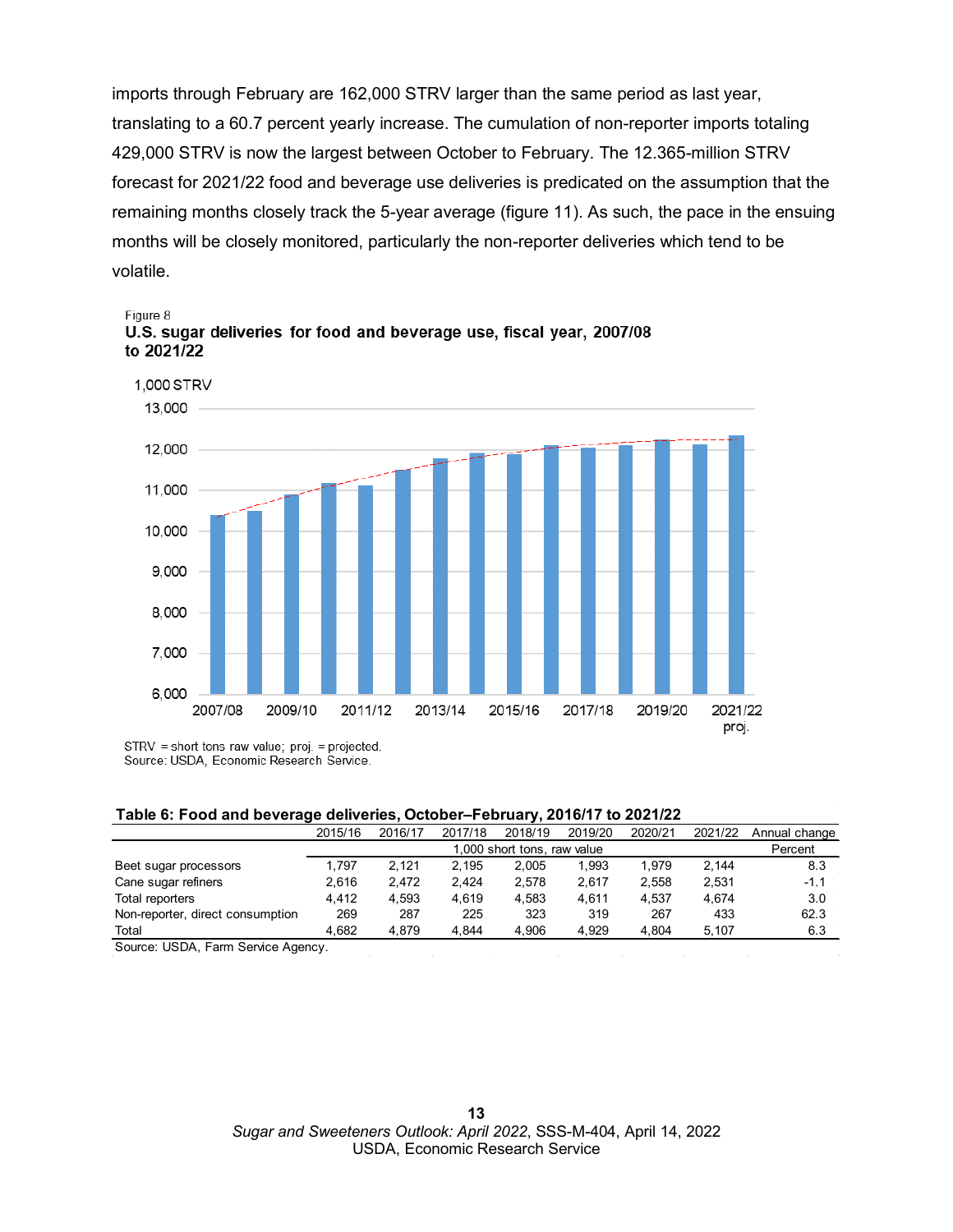### Figure 9 U.S. sugar deliveries for food and beverage use, October-February, 2016/17 to 2021/22



Source: USDA, Farm Service Agency.

### Figure 10 Sugarcane refiners' melt, monthly, 2011/12 to 2021/22



Note: Melt = quantity of raw sugar processed. Source: USDA, Farm Service Agency.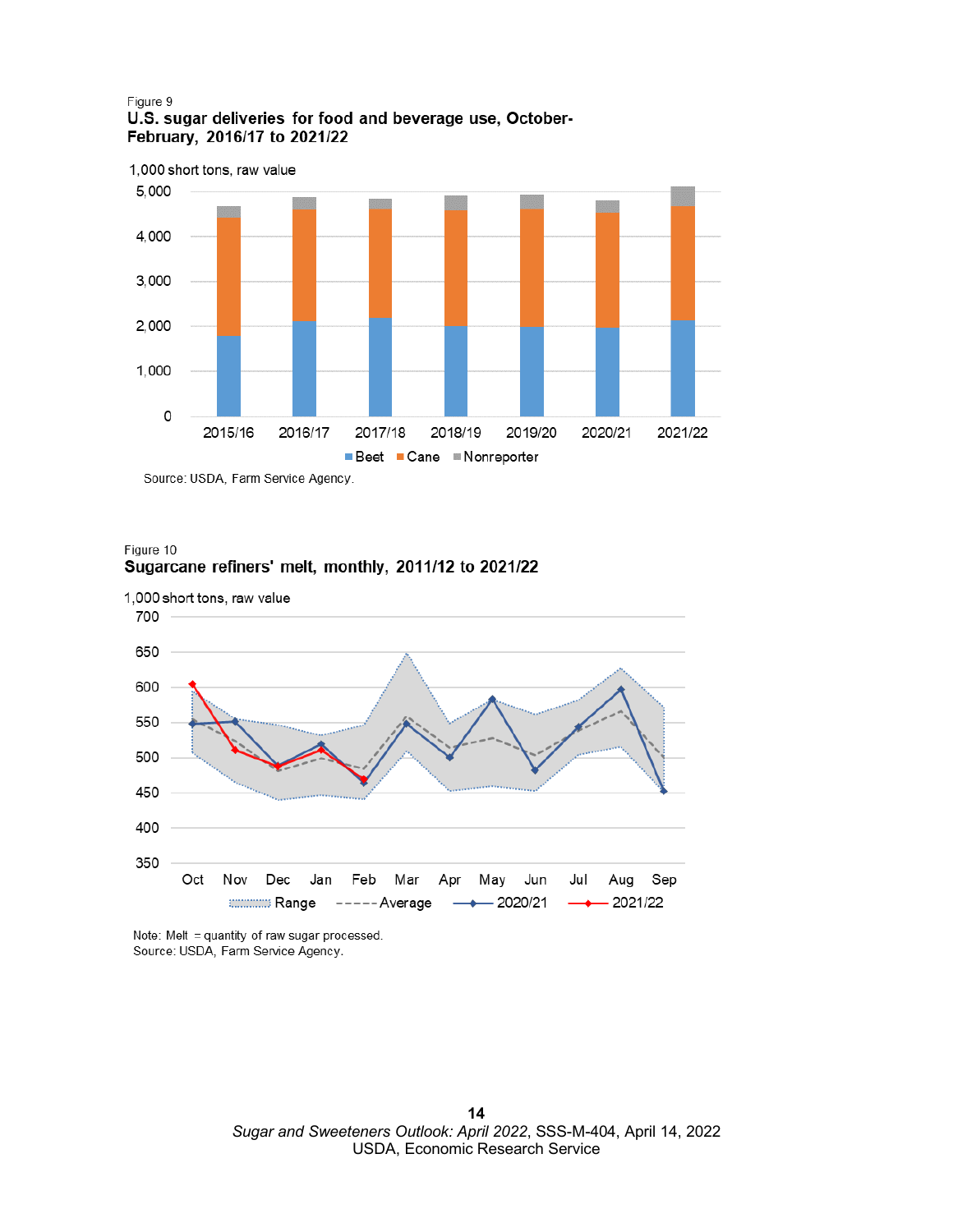### Figure 11 Total U.S. sugar deliveries, monthly, 2016/17 to 2021/22

1,000 short tons, raw value



# Ending Stocks Down

The projection for smaller sugar supply and larger use reduced 2021/22 ending stocks to 1.567 million short tons, raw value (STRV)–125,000 lower than last month. Correspondingly, the stocks-to-use ratio dropped 1.1 percentage points from last month's 13.6 percent to 12.5 percent.

The amount of raw sugar stocks held by cane processors by the end of February are up from last month, following long-term seasonal trend of stock build-up around this time of the year (figure 12). Cane refiners' raw sugar inventory are up from last month and at a level that is relatively close to the highest seen for February since 2010/11. Cane refiners' efforts, particularly those that rely heavily on imports for their throughput, to secure supplies including from high-tier trade before summer may have contributed to this trend (figure 13). Conversely, refined sugar stocks held by cane refiners by the end of February are lower than both the 5-year average and the 10-year minimum for that month (figure 14). Refined sugar held by beet processors are also lower than the 5-year average (figure 15). These trends may reflect the net effect of the overall increased demand for sugar amid the reduction in refined beet sugar supply due to the *force majeure* situation and the likelihood that cane sugar is filling the supply void.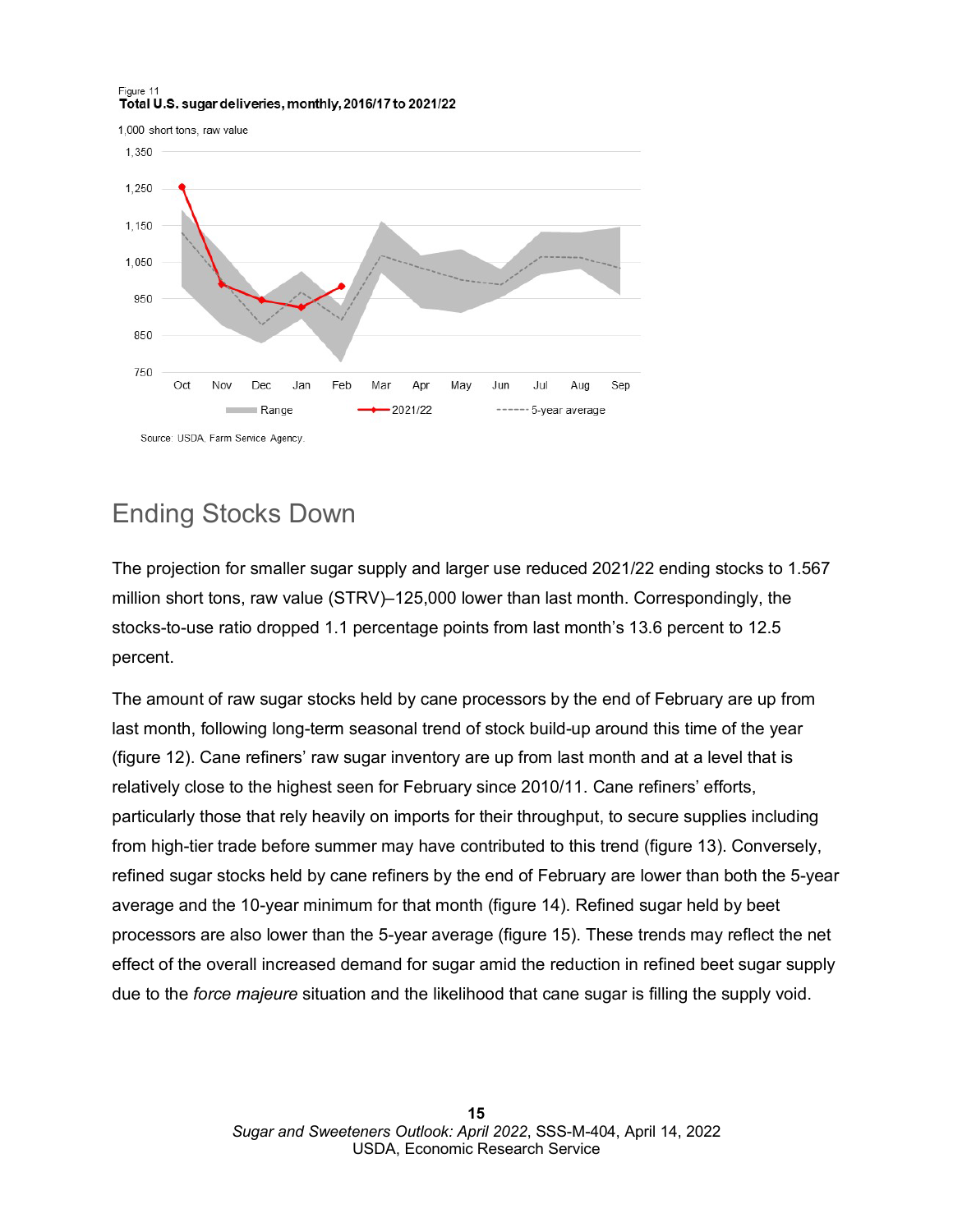

#### Figure 12 Sugarcane processors' raw sugar inventories, monthly, 2010/11 to 2021/22

Note: STRV = short tons, raw value.<br>Source: USDA, Farm Service Agency.



900 800 700 600 500 400 300 200 100 0 October February April December June August China Range (2010/11-2020/21) – 5-year average (2016/17-2020/21) – - 2020/21 – → 2021/22

1,000 STRV

Note: STRV = short tons, raw value. Source: USDA, Farm Service Agency.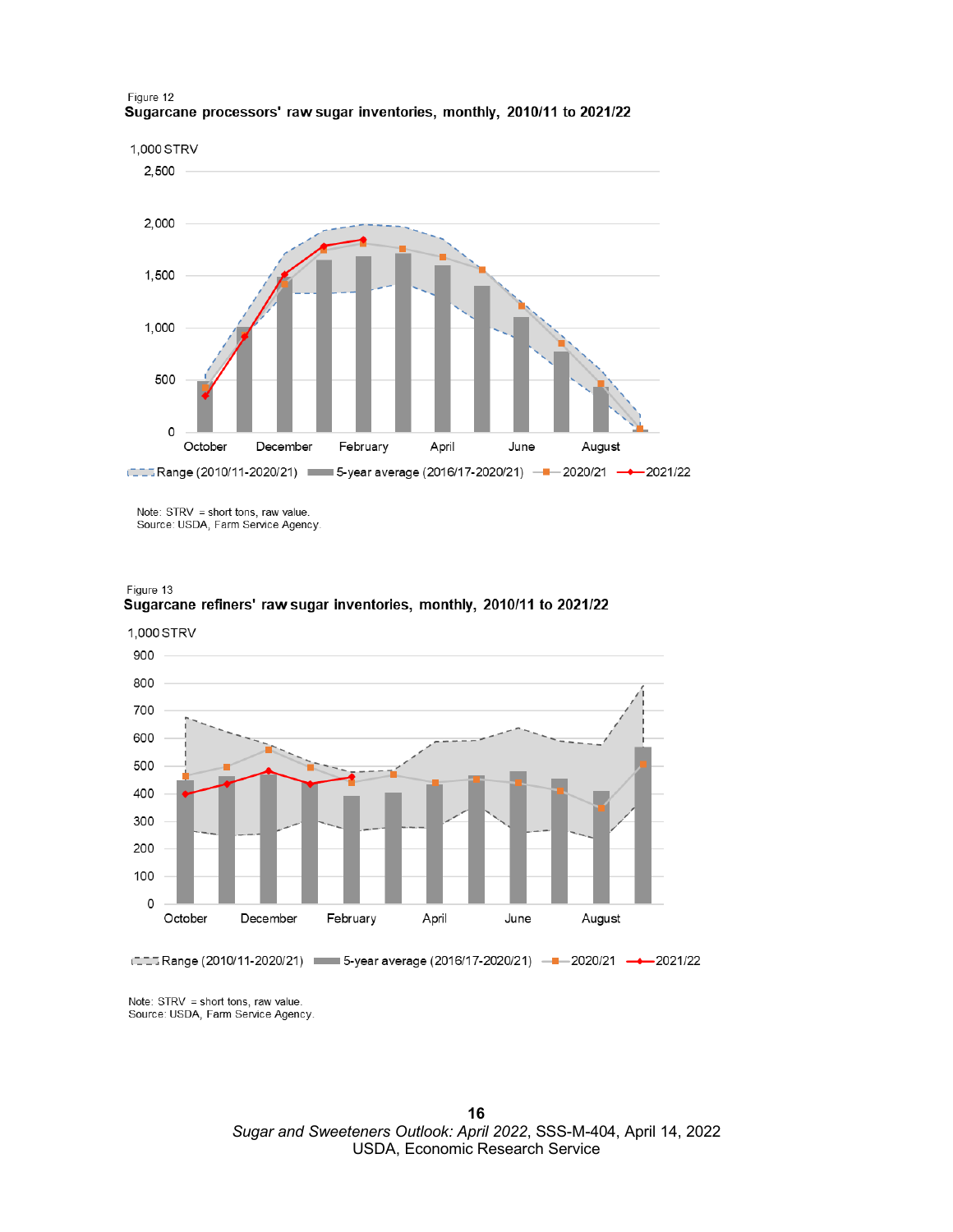

### Figure 14 Sugarcane refiners' refined sugar inventories, monthly, 2010/11 to 2021/22

Note: STRV = short tons, raw value. Source: USDA, Farm Service Agency.





Note: STRV = short tons, raw value. Source: USDA, Farm Service Agency.

> $17$ Sugar and Sweeteners Outlook: April 2022, SSS-M-404, April 14, 2022 USDA, Economic Research Service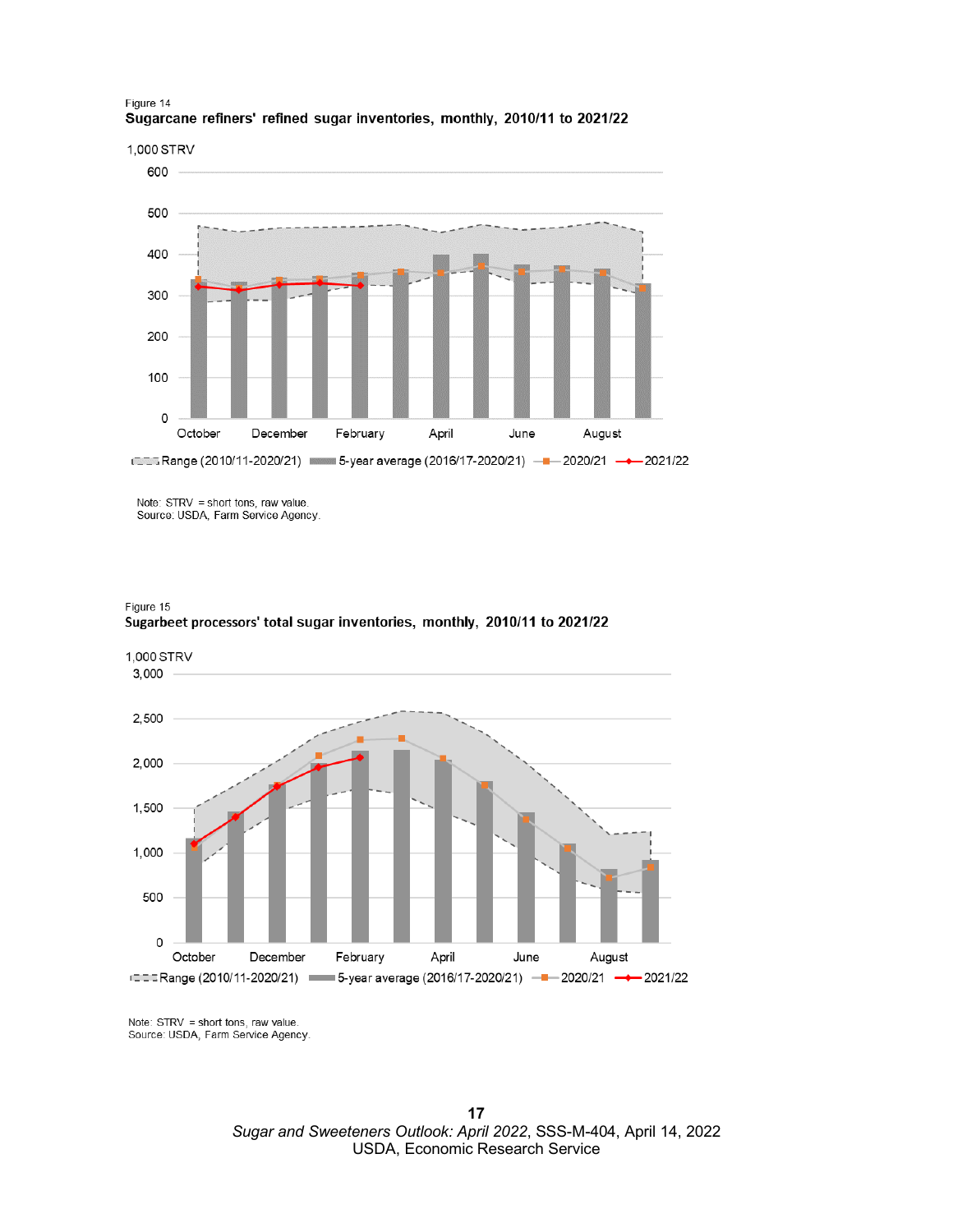# <span id="page-17-0"></span>Mexico Outlook

# Mexican Sugar Production Increased

The April 2022 *World Agricultural Supply and Demand Estimates* (*WASDE*) report increased Mexican 2021/22 production by 188,000 metric tons to 6.167 million (table 7). The only other change on the Mexican supply and use table is the consequent 188,000-metric-ton projected increase in Mexican exports to other countries to maintain the government program goal of maintaining 2.5-months-worth of ending stocks.

The sugar production increase in based on the weekly data published by Mexico's National Committee for the Sustainable Development of Sugarcane (CONADESUCA) through week 26 (as of April 2). The updated forecast—6.167 million metric tons—is in line with the third estimate of 6.175 million metric tons that CONADESUCA released at the beginning of April. A closer look at the variables shows that while USDA and CONADESUCA forecast the same sucrose recovery (11.29 percent and 11.30 percent, respectively), USDA is expecting a lower area (791,383 hectares versus 804,776) and a higher yield (69.038 metric tons per hectare versus 67.87). While the calculated sugarcane yield from the CONADESUCA report through April 2 (week 27 of the campaign) is 5 percent higher than the same time last year, area harvested lags by about 26,000 hectares, or 6 percent (table 8).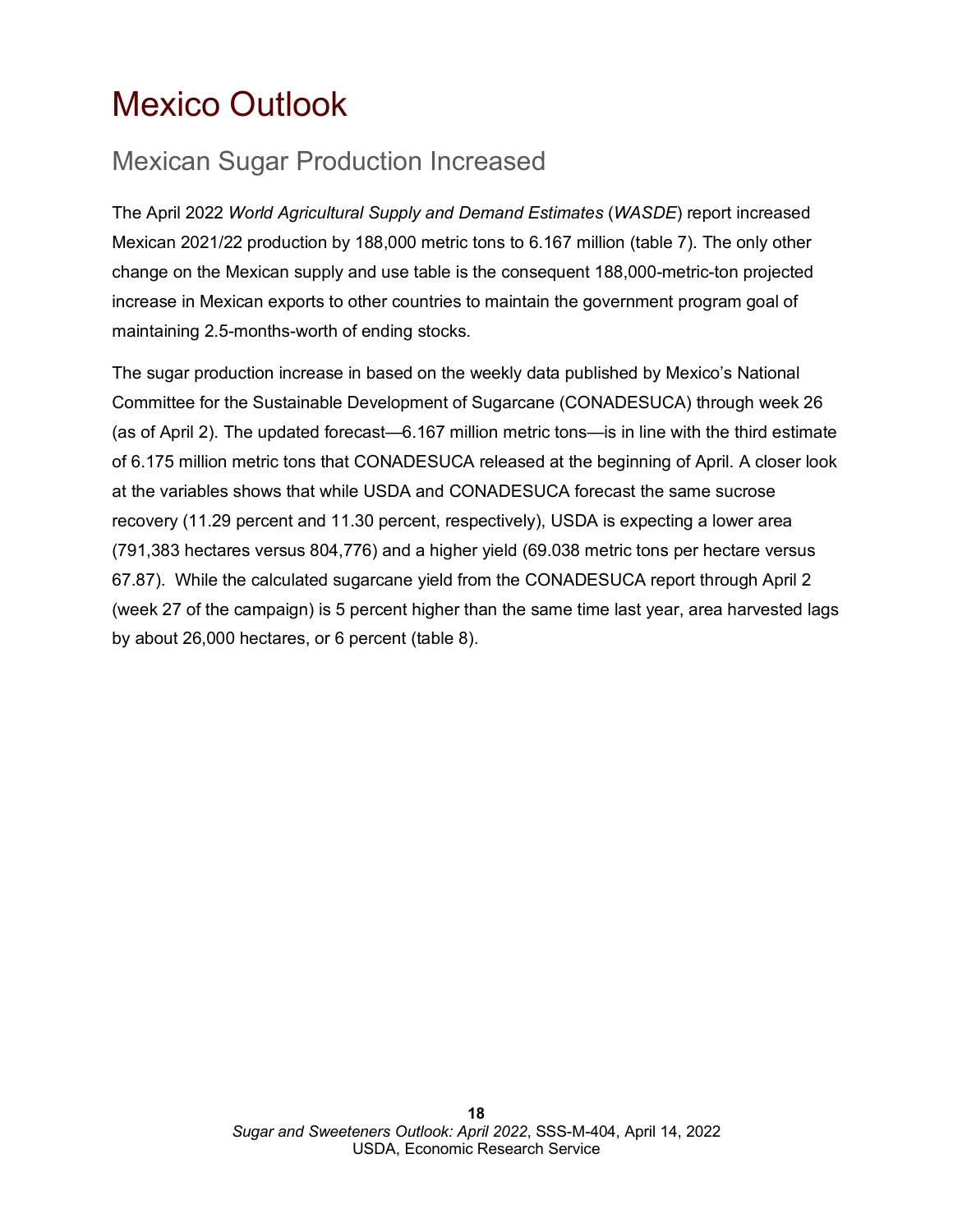| Table 7: Mexican sugar: supply and use by fiscal year (October/September), April 2022 |
|---------------------------------------------------------------------------------------|
|---------------------------------------------------------------------------------------|

| Items                                                    | 2019/20 |            | 2020/21                          |             |            | 2021/22    |              |  |
|----------------------------------------------------------|---------|------------|----------------------------------|-------------|------------|------------|--------------|--|
|                                                          |         | March      | April                            | Monthly     | March      | April      | Monthly      |  |
|                                                          |         | (estimate) | (estimate)                       | change      | (forecast) | (forecast) | change       |  |
|                                                          |         |            | 1,000 metric tons, actual weight |             |            |            |              |  |
| Beginning stocks                                         | 1,169   | 858        | 858                              | 0           | 1,053      | 1,053      | $\Omega$     |  |
| Production                                               | 5,278   | 5,715      | 5,715                            | 0           | 5,979      | 6,167      | 188          |  |
| <b>Imports</b>                                           | 77      | 65         | 65                               | 0           | 50         | 50         | $\Omega$     |  |
| Imports for consumption                                  | 55      | 32         | 32                               | 0           | 15         | 15         | 0            |  |
| Imports for sugar-containing product exports, IMMEX 1/   | 23      | 33         | 33                               | 0           | 35         | 35         | $\mathbf 0$  |  |
| Total supply                                             | 6,524   | 6,638      | 6,638                            | 0           | 7,082      | 7,270      | 188          |  |
| Disappearance                                            |         |            |                                  |             |            |            |              |  |
| Human consumption                                        | 4,101   | 3,935      | 3,935                            | 0           | 3,915      | 3,915      | 0            |  |
| For sugar-containing product exports (IMMEX)             | 352     | 485        | 485                              | $\mathbf 0$ | 497        | 497        | $\Omega$     |  |
| Other deliveries and end-of-year statistical adjustment  |         |            |                                  |             |            |            |              |  |
| Total                                                    | 4,455   | 4,420      | 4,420                            | 0           | 4,412      | 4,412      | $\mathbf 0$  |  |
| Exports                                                  | 1,212   | 1,165      | 1,165                            | 0           | 1,751      | 1,939      | 188          |  |
| Exports to the United States and Puerto Rico             | 1.177   | 828        | 828                              | 0           | 899        | 899        | $\Omega$     |  |
| Exports to other countries                               | 35      | 337        | 337                              | $\mathbf 0$ | 852        | 1,040      | 188          |  |
| Total use                                                | 5,667   | 5,585      | 5,585                            | 0           | 6,163      | 6,351      | 188          |  |
| <b>Ending stocks</b>                                     | 858     | 1,053      | 1,053                            | 0           | 919        | 919        | $\mathbf{0}$ |  |
| Stocks-to-human consumption (percent)                    | 20.9    | 26.8       | 26.8                             | 0.0         | 23.5       | 23.5       | 0.0          |  |
| Stocks-to-use (percent)                                  | 15.1    | 18.9       | 18.9                             | 0.0         | 14.9       | 14.5       | $-0.4$       |  |
| High-fructose corn syrup (HFCS) consumption (dry weight) | 1,388   | 1,320      | 1,320                            | 0           | 1,310      | 1,310      | 0            |  |

1/ IMMEX = Industria Manufacturera, Maquiladora y de Servicios de Exportación.

Sources: USDA, World Agricultural Outlook Board; USDA, Economic Research Service; Mexico's National Committee for the Sustainable Development of Sugarcane (CONADESUCA).

|  | Table 8: Mexican sugar production as of week 27 |
|--|-------------------------------------------------|
|--|-------------------------------------------------|

|                                                     | As of week 27 |            | <b>Difference</b> |         |  |
|-----------------------------------------------------|---------------|------------|-------------------|---------|--|
|                                                     |               |            |                   |         |  |
|                                                     | 2020/21       | 2021/22    | Level             | Percent |  |
| Area harvested (hectares)                           | 572.841       | 542,056    | $-30.785$         | -5      |  |
| Sugarcane processed (metric tons)                   | 40,134,838    | 40,064,843 | $-69,995$         | 0       |  |
| Sugarcane yield (metric tons per hectare)           | 70.06         | 73.91      | 3.85              | 5       |  |
| Number of mills in operation                        | 46            | 48         |                   | 4       |  |
| Extraction rate (percent)                           | 11.01         | 11.17      | 0.16              |         |  |
| Total factory yield (metric tons sugar per hectare) | 7.72          | 8.25       | 0.53              |         |  |
| Sugar production (metric tons)                      | 4,419,882     | 4,474,295  | 54,413            |         |  |

Sources: USDA, Economic Research Service calculations using data from Mexico's National for the Committee Sustainable Development of Sugarcane (CONADESUCA).

To date, production pace for less than 99.2 polarity sugar continues to be strong. As of week 27, 660,177 metric tons have been produced, which would be the largest in the last 5 years and up 171,738 metric tons, or 35 percent, from last year (figure 16). In its third estimate, CONADESUCA forecasts a total production for less than 99.2 polarity sugar at 861,209 metric

tons, which is more than enough to meet the sugar suspension agreements' fiscal year 2022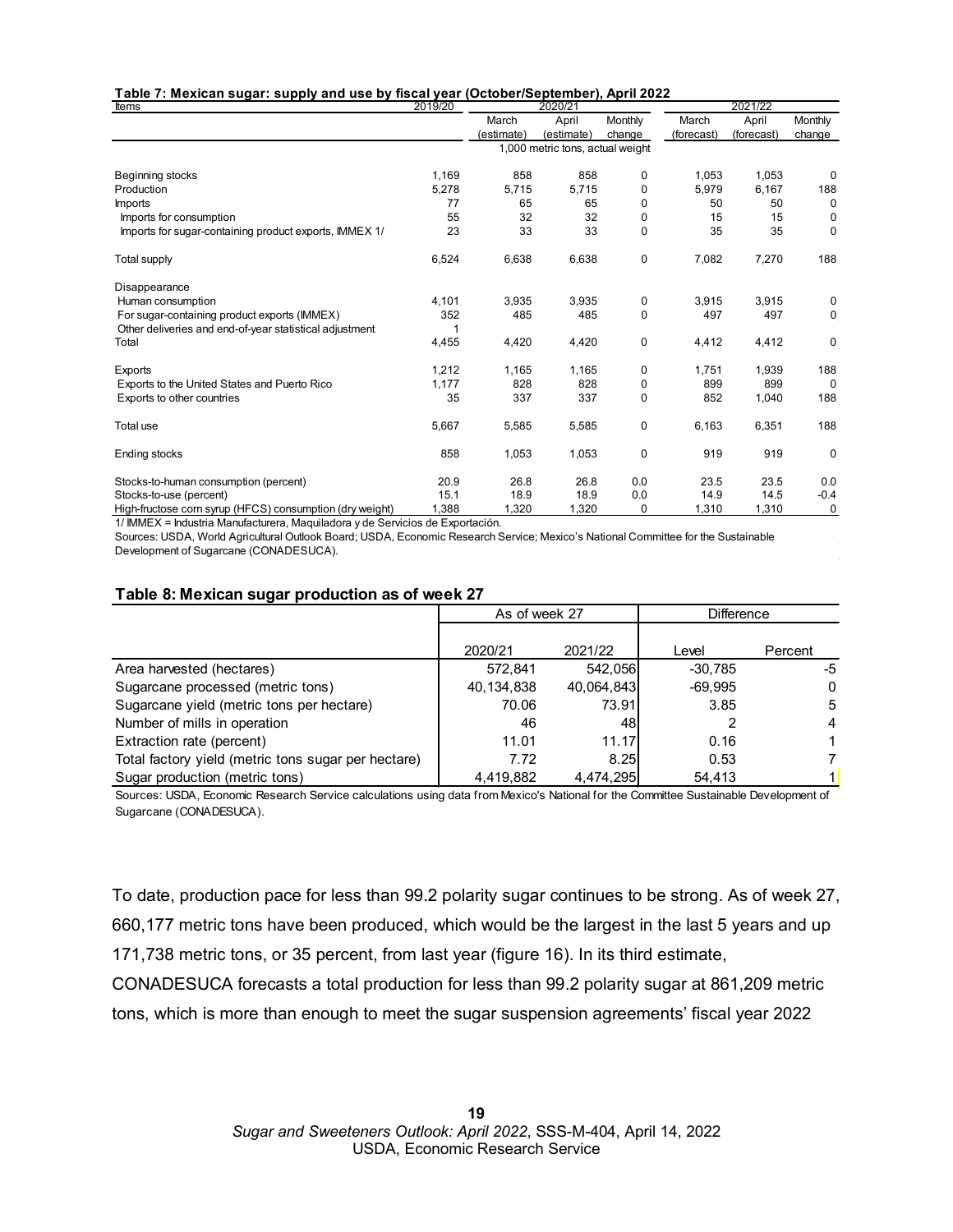Export Limit portion that has to be filled with Other Sugar (660,003 metric tons).[1](#page-19-0) Thus, supplies are likely available in the event that USDA decides to request for additional 99.2 polarity raw sugar from Mexico before May 1.

Production pace for the rest of the sugar types is relatively slower than last year except for estándar which is ahead by 45,953 metric tons, or 2 percent. While production of the less than 99.2 polarity sugar is more than enough to meet the 150,000 short tons, raw value of "Other Sugars" that USDA has asked for in November 2021, the pace of export was behind in meeting the March 31 deadline for sugar to be exported into the U.S. During the first week of April 2022, the Mexican government, citing reduced availability of shipping vessels and recent high oil prices, requested the U.S. Department of Commerce (DOC) to grant extension beyond March 31. Right before the Mexican extension request, the data from CONADESUCA's *Avance de Comercio Exterior Ciclo 2021/22* (*Advance of Foreign Sugar Trade 2021/2022*) report showed that exports were about 44,000 metric tons short of compliance. After consulting with USDA, DOC granted multiple extensions, the latest of which would be April 20, 2022. The latest *Avance de Comercio Exterior Ciclo 2021/22* report shows as of April 3 the remaining export shortfall is down to 8,300 metric tons.

<span id="page-19-0"></span><sup>1</sup> On March 11, 2022, the Department of Commerce (DOC) published the Export Limit effective April 1, 2022 equal to 1,037,400 short tons, raw value (STRV), or 887,843 metric tons, actual weight (MT). The formula is as follows: 1,037,400 / (1.06 \* 1.10231125) = 887,843. Per the DOC methodology, out of this total, Refined Sugar (greater than 99.2 polarity) may account for no more than 266,220 STRV or 227,840 MT, leaving 660,003 MT to be filled by Other Sugar (less than 99.2 polarity).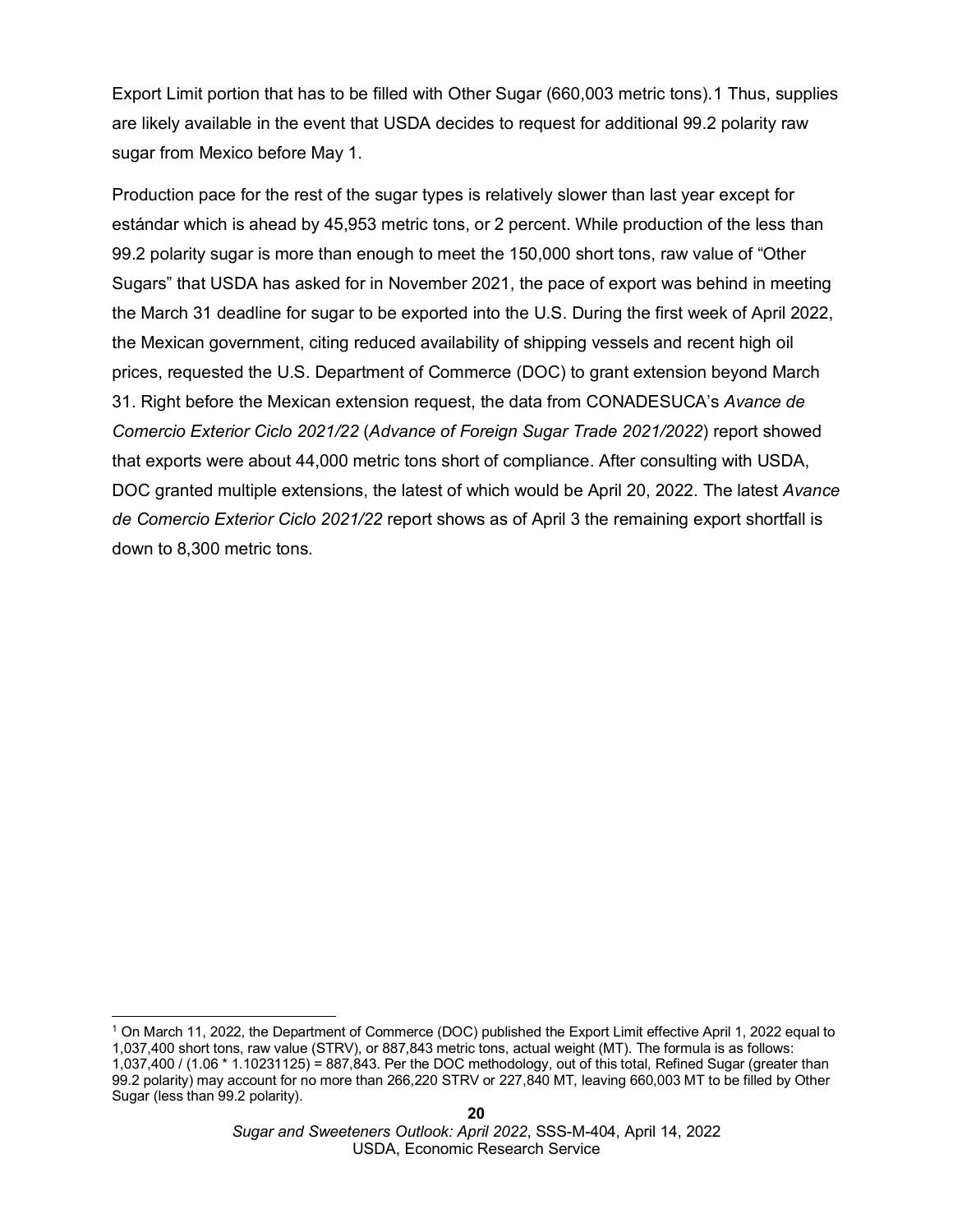

# Imports, Deliveries Unchanged

Mexico's sugar imports for 2021/22 are unchanged at 50,000 metric tons (table 8). Total deliveries remain at 4.412 million metric tons as estimates for deliveries of sugar for human consumption of 3.915 million metric tons and to the *Industria Manufacturera, Maquiladora y de Servicios de Exportación* (IMMEX) program of 497,000 metric tons were the same as last month. Consumption of high-fructose corn syrup (HFCS) is also unchanged at 1.310 million, dry basis.

The current forecasts for sugar and HFCS consumption reflect the continuation of the downward trend in place since 2016/17 (figure 17). Monthly deliveries to the *Industria Manufacturera, Maquiladora y de Servicios de Exportación* (IMMEX) program, which allows the use of imported and domestically produced sugar as inputs to manufacture products for export, continue to be higher than the 5-year average. The elevated monthly pace is driven by the program's higher returns and logistical advantages over shipping to non-U.S. export destinations (figure 18).

Ending stocks are unchanged at 919,000 metric tons, which is roughly equivalent to the Mexican government's target of 2.5 months-worth of domestic consumption.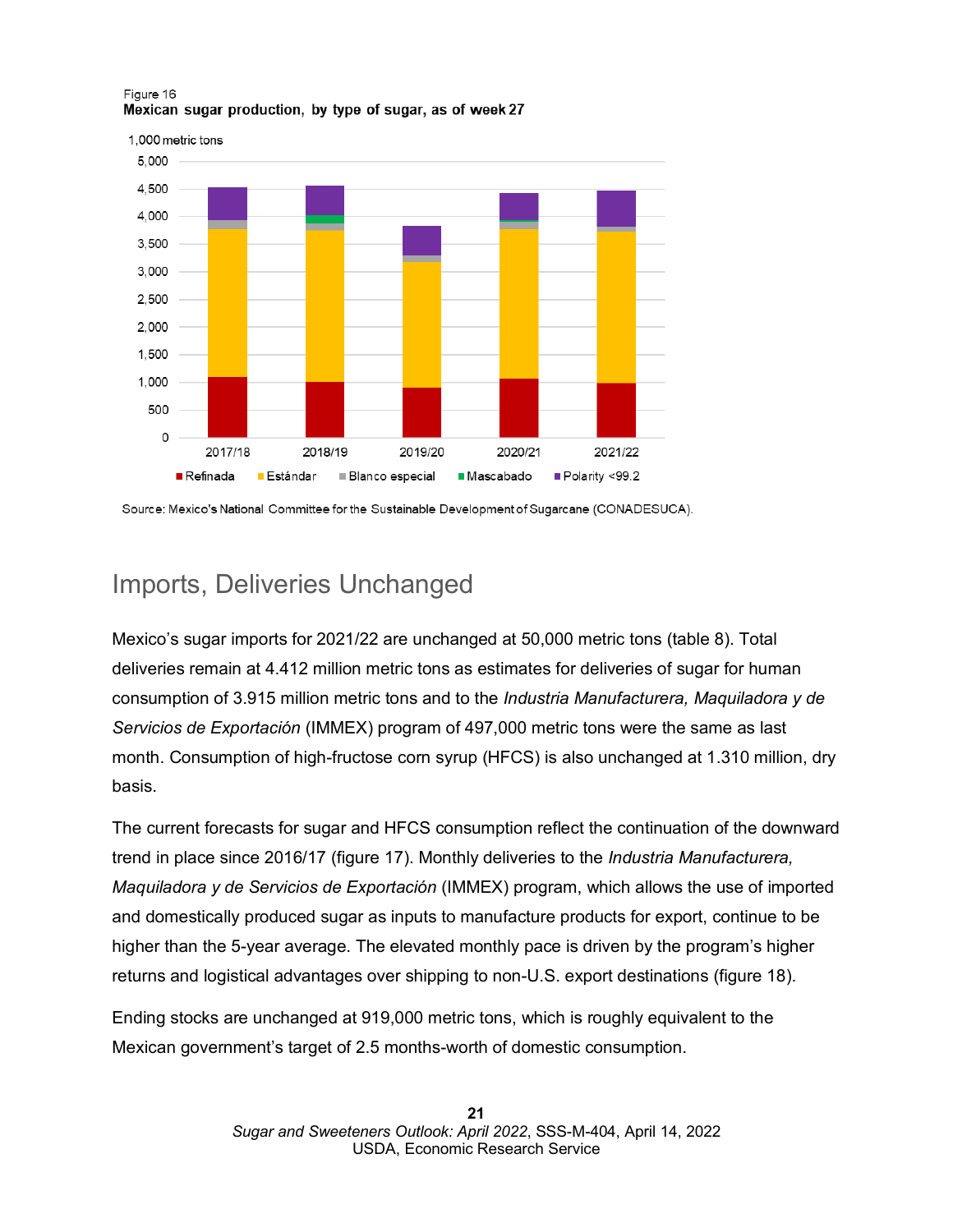

### Figure 17 Mexican sweetener consumption, October to September, 2011/12 to 2021/22

Source: Mexico's National Committee for the Sustainable Development of Sugarcane (CONADESUCA).



1,000 metric tons 120 2016/17  $= 2017/18$ 100 2018/19  $2019/20$ 2020/21  $-2021/22$ 80 5-year average (2016/17-2020/21) 60 40 20  $\circ$ Oct Nov Dec Jan Feb Mar Apr May Jun Jul Aug Sep

IMMEX = Industria Manufacturera, Maquiladora y de Servicios de Exportación. Source: Mexico's National Committee for the Sustainable Development of Sugarcane (CONADESUCA).